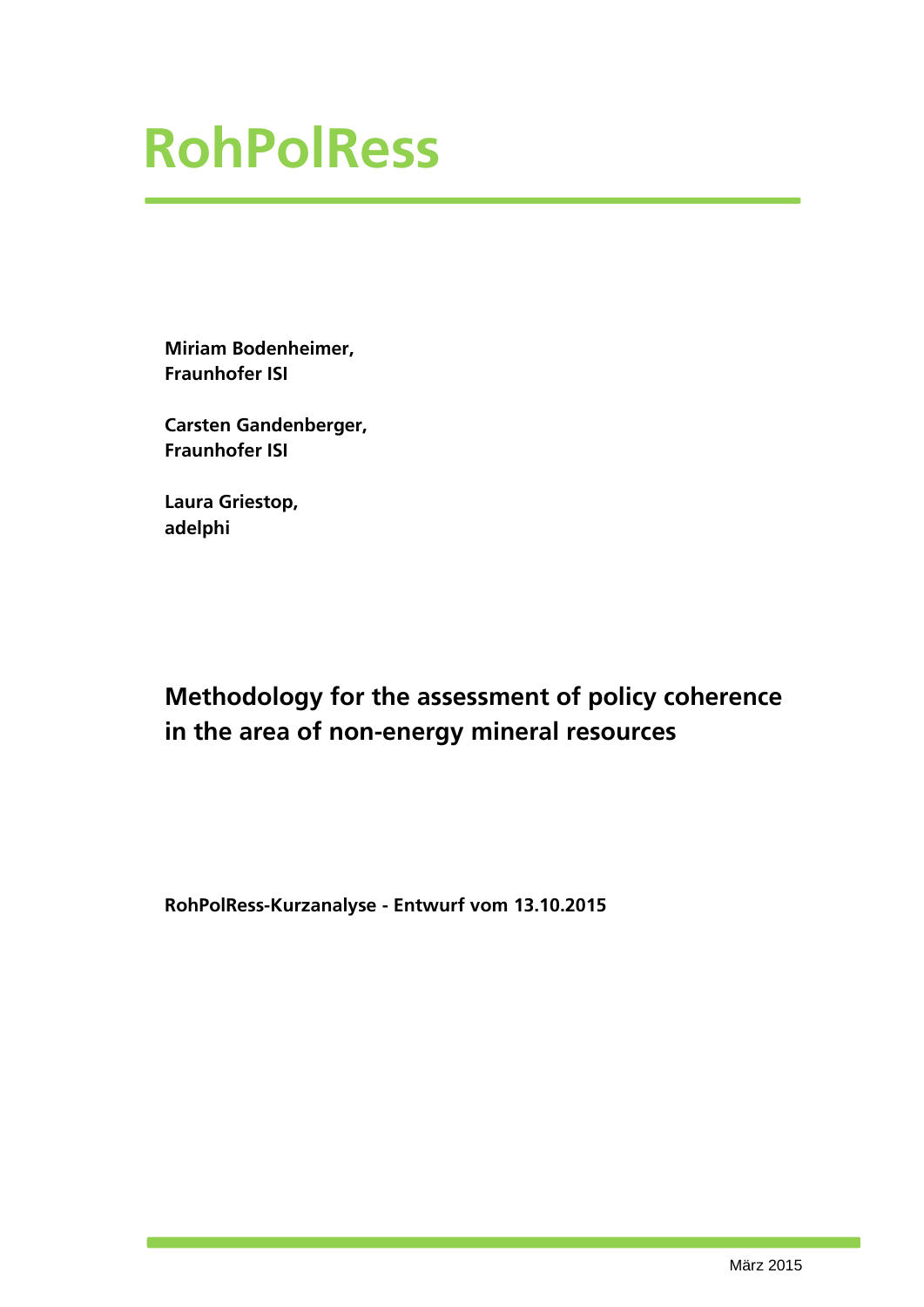**RohPolRess –** Entwicklung von Politikempfehlungen für die Weiterentwicklung und Ausgestaltung von strategischen Ansätzen einer nachhaltigen und effizienten Rohstoffgewinnung und -nutzung

Ein Projekt im Auftrag des Umweltbundesamtes , gefördert im Rahmen des Umweltforschungsplanes (UFOPLAN) 2013.

Laufzeit: September 2013 - Dezember 2016

FKZ: 3713 11 104

#### **Projektteam**

#### **Fraunhofer Institut für System- und Innovationsforschung ISI**

Breslauer Straße 48, 76139 Karlsruhe

 $Tel \cdot 0721 6809 - 0$ 

Ansprechpartner: Dr. Carsten Gandenberger (Projektleitung)

#### **Öko-Institut e.V.**

Rheinstraße 95, 64295 Darmstadt

Tel.: 06151 8191-0

Ansprechpartner: Falk Schulze

#### **adelphi**

Caspar-Theyss-Straße 14a, 14193 Berlin

Tel.: 0 (30) 8900068-0

Ansprechpartner: Lukas Rüttinger







*Die veröffentlichten Papiere sind Zwischen- bzw. Arbeitsergebnisse der Forschungsnehmer. Sie spiegeln nicht notwendig Positionen der Auftraggeber oder der Ressorts der Bundesregierung wider. Sie stellen Beiträge zur Weiterentwicklung der Debatte dar.*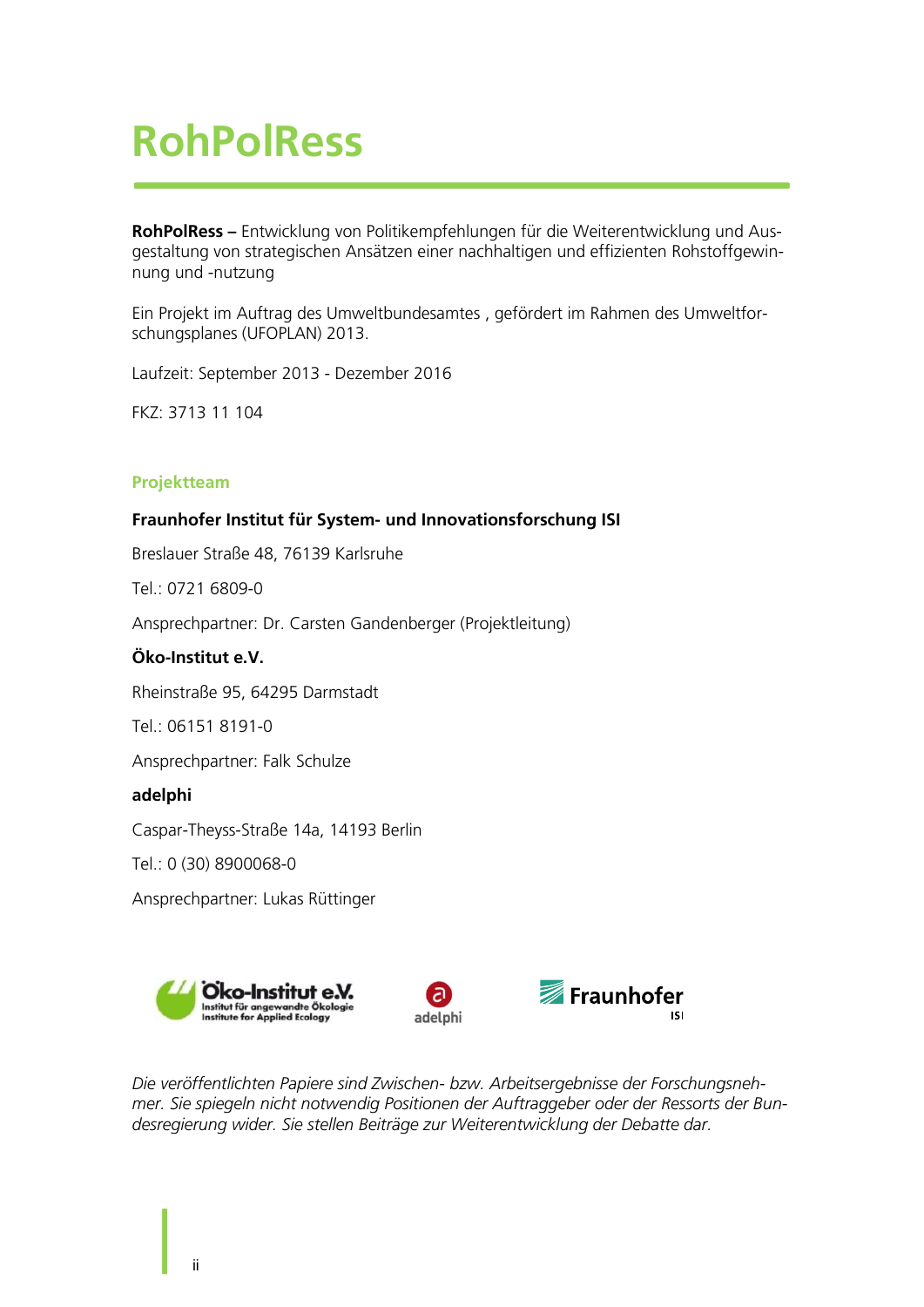### **Abstract**

Policy coherence has become an important objective of policy making in the EU and its member states. Its growing importance stems from the increasing number of interconnections between economic, social and environmental policies (Nilsson et al. 2012; Sorrell et al. 2003) that are an inevitable result of today's complex regulatory environment. This interconnectedness can either lead to synergies between policy instruments that reinforce each other or to conflicts between policy instruments that block or even cancel each other out. Such interactions need to be taken into account during policy design, which should aim to avoid conflicts and increase the coherence of the overall policy space as much as possible, so as to reach "the synergic and systematic support towards the achievement of common objectives within and across individual policies" (Den Hertog, Stross 2012, p. 4).

There has only been very limited research on how interactions between policy instruments directly affect targeted stakeholders and how behavioral changes of these stakeholders can affect other stakeholders (Tuerk et al. 2012). Furthermore, research on interactions between environmental policies has focused primarily on climate and energy policies to date (Tuerk et al. 2012; Sorrell et al. 2003). Since a number of new political strategies and programs for non-energy mineral resources have been adopted both in Germany and on the EU level in the last few years, an analysis of this policy sector presents a valuable opportunity to advance the methodology on policy interactions.

We therefore want to adapt parts of the analytical frameworks of two prior EU projects – APRAISE and INTERACT – to create a methodology that allows us to identify possible policy interactions between the policy instruments mentioned in the German Raw Materials Strategy (BMWi 2010), the German Resource Efficiency Program (BMU 2012) and the Strategy Paper Extractive Resources in German Development Cooperation (BMZ 2011). The overall objective of this methodological approach is to enhance our understanding of how policy interactions work, while at the same time assessing the policy coherence in the German non-energy mineral resources sector and identifying possible opportunities for improvement.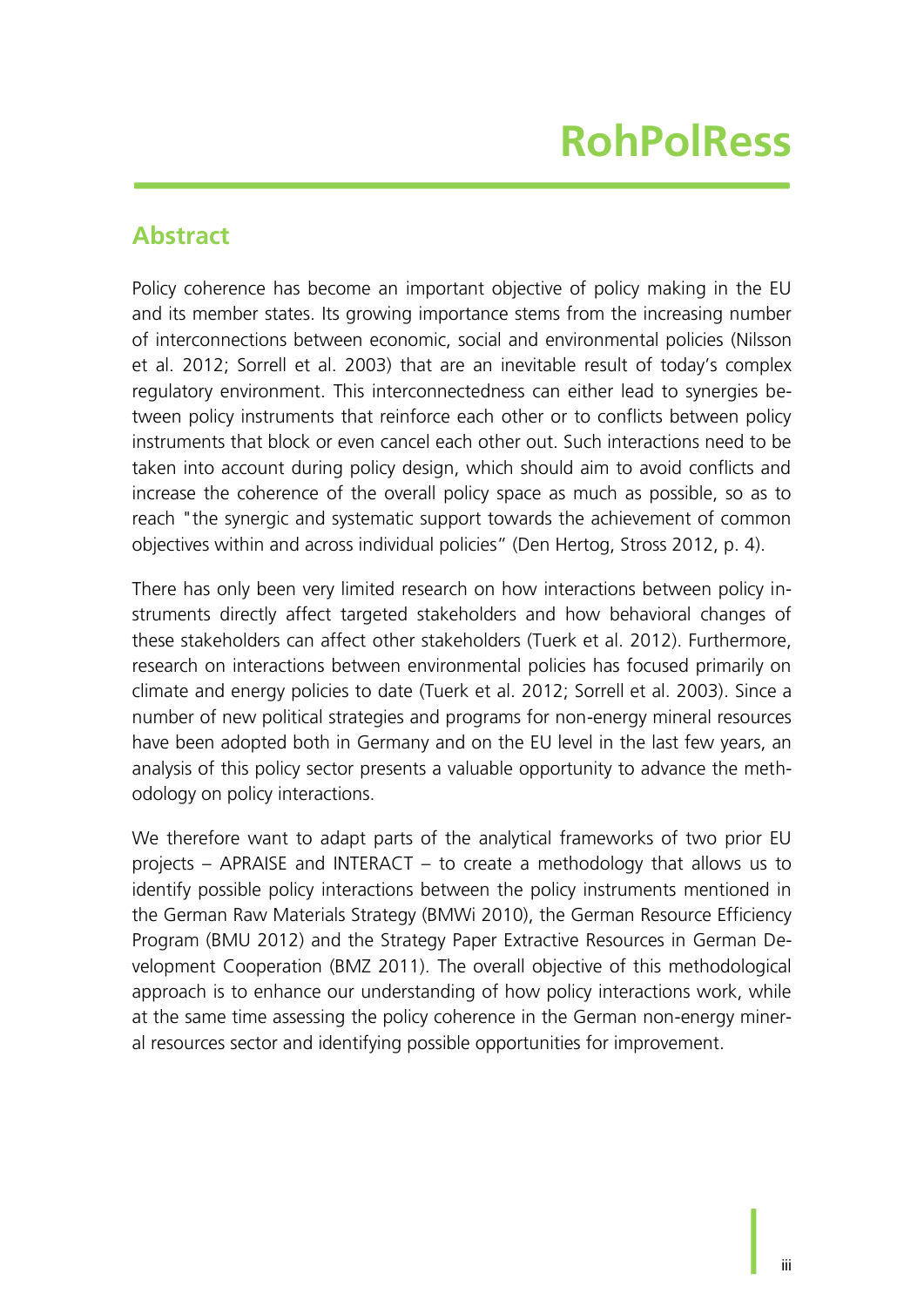### **Table of Figures**

| Figure 1: | Internal interactions in natural resource policy, where PP 1-5                                                             |  |
|-----------|----------------------------------------------------------------------------------------------------------------------------|--|
| Figure 2: | External interactions between policy areas relevant to natural                                                             |  |
| Figure 3: | Overview of the methodology for the assessment of policy                                                                   |  |
| Figure 4: | Exemplary value chain for a product manufactured with non-                                                                 |  |
| Figure 5: | Exemplary and schematic Stakeholder HeatMap 15                                                                             |  |
| Figure 6: | Direct interaction and possible indirect effects (shown in grey) 17                                                        |  |
| Figure 7: | Indirect Interaction Types A (left) and B (right) and prior direct                                                         |  |
| Figure 8: | Exemplary stakeholder system with direct (solid line) and<br>indirect (dotted line) effects from two policy instruments 19 |  |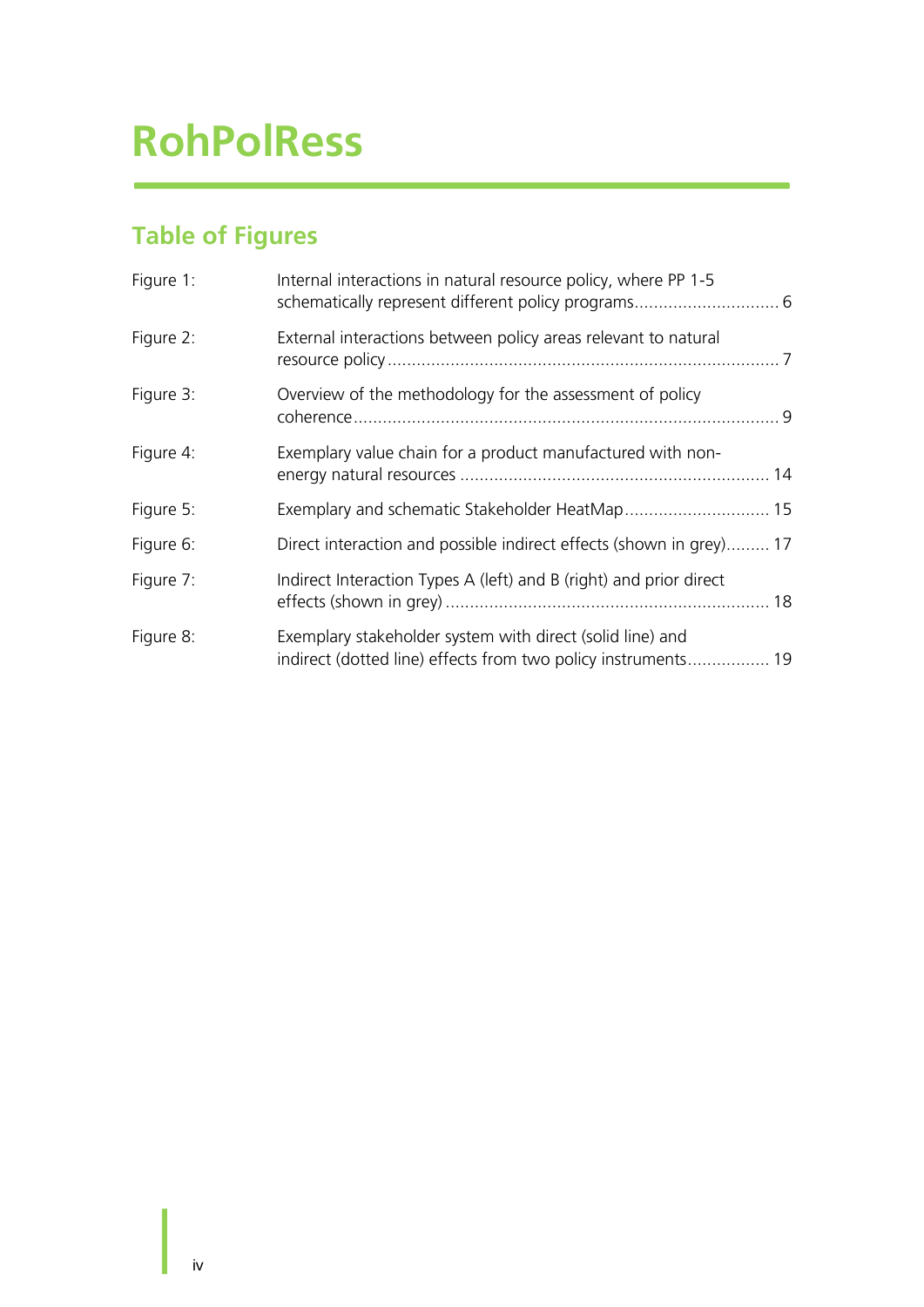### **Contents**

| 1              |       |                                                                     |  |
|----------------|-------|---------------------------------------------------------------------|--|
| $\overline{2}$ |       |                                                                     |  |
|                | 2.1   | Basic characteristics of the global non-energy mineral resources    |  |
|                | 2.2   |                                                                     |  |
| 3              |       | Interaction Analysis, Policy Coherence and Policy Evaluation  5     |  |
| 4              |       |                                                                     |  |
|                | 4.1   |                                                                     |  |
|                | 4.2   | Task 2: Identification and categorization of Policy Instruments  10 |  |
|                | 4.2.1 |                                                                     |  |
|                | 4.2.2 | Task 2.2: Description and categorization of Policy Instruments 12   |  |
|                | 4.3   |                                                                     |  |
|                | 4.4   |                                                                     |  |
|                | 4.4.1 |                                                                     |  |
|                | 4.4.2 | Identifying Relationships of Interactions in Stakeholder System  18 |  |
|                | 4.4.3 |                                                                     |  |
|                | 4.5   |                                                                     |  |
|                | 4.6   |                                                                     |  |
| 5              |       |                                                                     |  |
| 6              |       |                                                                     |  |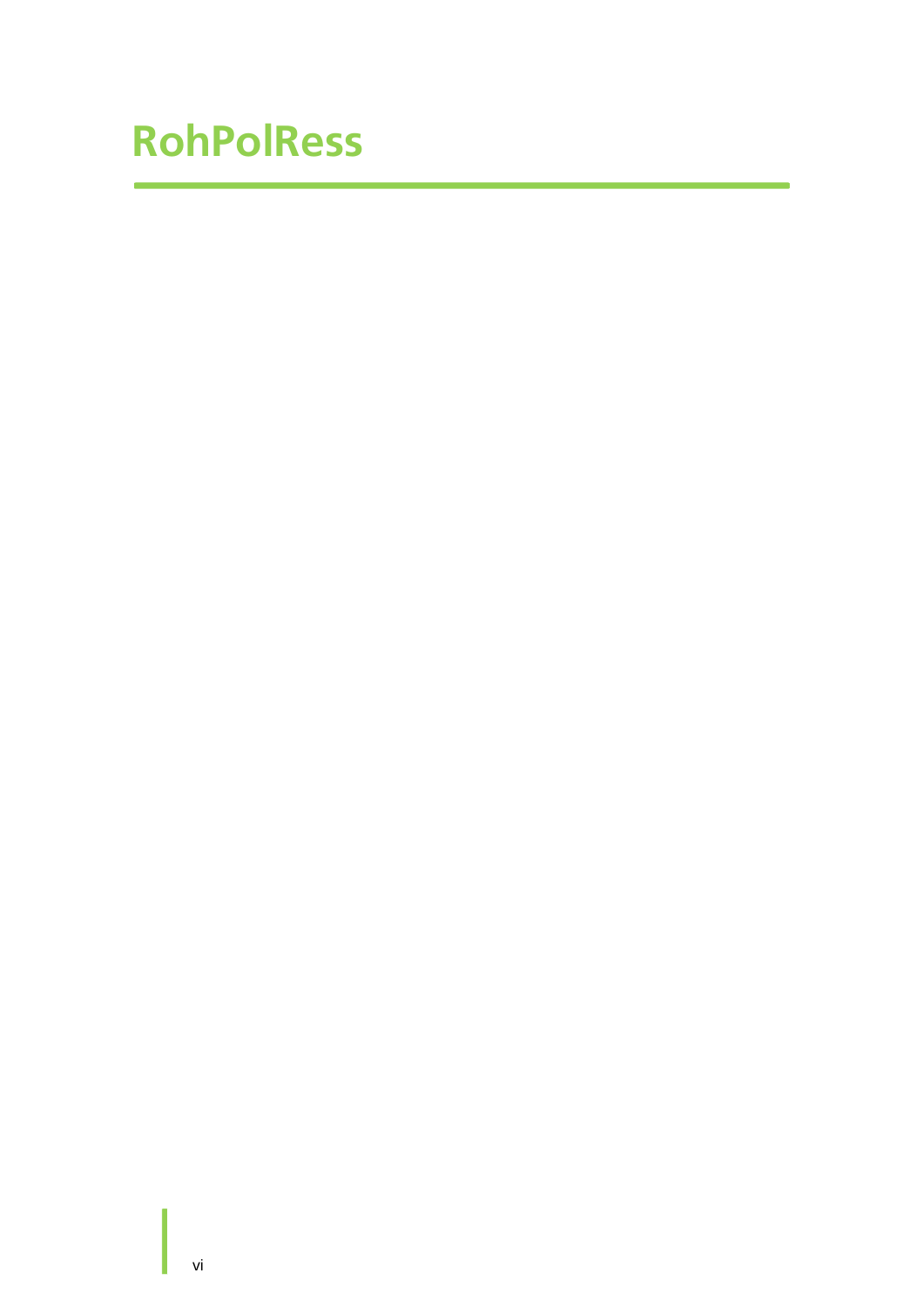#### <span id="page-6-0"></span>**1 Introduction**

1

Policy coherence1 has become an important objective of policy making in the EU and its member states. Its growing importance stems from the increasing number of interconnections between economic, social and environmental policies (Nilsson et al. 2012; Sorrell et al. 2003) that are an inevitable result of today's complex regulatory environment. "As the population of policies grows relative to the size of the space, individual policies necessarily become more interdependent. The consequences produced by one policy are increasingly likely to interfere with the working of other policies" (Majone 1989, p. 159). Hence, a lack of policy coherence "can be conceptualized as a problem of policy interaction" (Nilsson et al. 2012, p. 410).

This interconnectedness can either lead to synergies between policy instruments that reinforce each other or to conflicts between policy instruments that block or even cancel each other out and ultimately reduce both effectiveness and efficiency of these instruments. Such interactions need to be taken into account at two key stages of the policy cycle (Jann, Wegrich 2003, p. 82): Ex-ante, at the policy design stage, which should aim to avoid conflicts and increase the coherence of the overall policy space2 as much as possible, so as to reach "the synergetic and systematic support towards the achievement of common objectives within and across individual policies" (Den Hertog, Stross 2012, p. 4, 2012). Ex-post, an interaction analysis should again take place as part of the regular policy evaluation process and consider the impact of possible interactions rather than evaluate the policy instrument in isolation.

There has only been very limited research on how interactions between policy instruments directly affect targeted stakeholders and how behavioral changes of these stakeholders can affect other stakeholders (Tuerk et al. 2012). Furthermore, research on interactions between environmental policies has focused primarily on climate and energy policies to date (Tuerk et al. 2012; Sorrell et al. 2003). Since a number of new political strategies and

<sup>1</sup> The OECD describes policy consistency and coherence as follows: "**Policy consistency** means ensuring that individual policies are not internally contradictory, and avoiding policies that conflict with reaching for a given policy objective, in this case international poverty reduction. **Policy coherence** goes further; it involves the systematic promotion of mutually reinforcing policy actions across government departments and agencies creating synergies towards achieving the defined objective" (2001, p. 90, emphasis added).

<sup>2</sup> Defined as "a set of policies that are so closely interrelated that it is not possible to make useful descriptions of or analytic statements about one of them without taking the other elements of the set into account" Majone 1989, p. 159.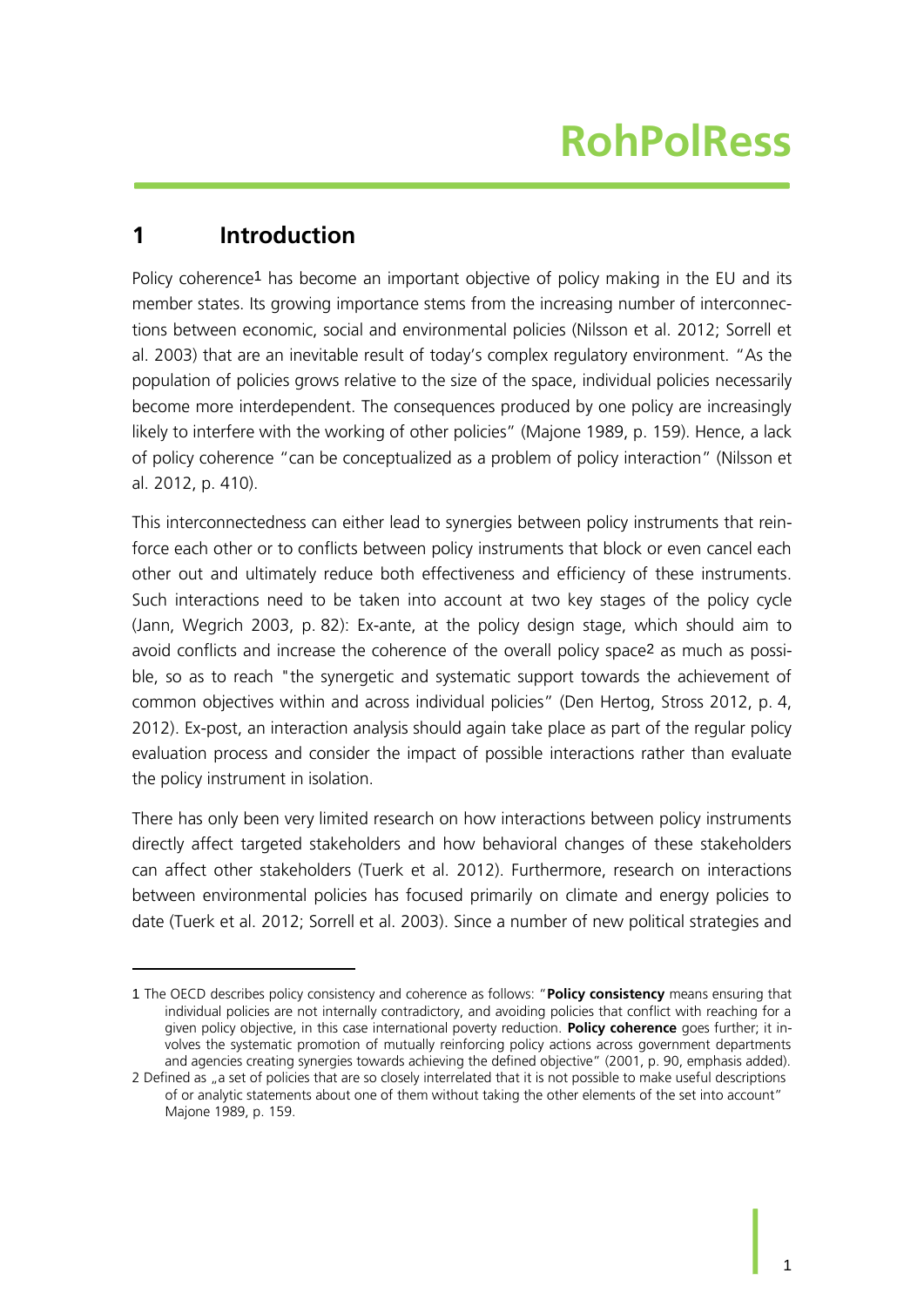programs for non-energy mineral resources3 have been adopted both in Germany and on the EU level in the last few years, an analysis of this policy sector presents a valuable opportunity to advance the methodology on policy interactions.

In the context of the RohPolRess project for the German Federal Environmental Agency (UBA), we therefore want to adapt parts of the analytical frameworks of two prior EU projects – APRAISE and INTERACT – to create a methodology that allows us to identify possible policy interactions between the policy instruments mentioned in the German Raw Materials Strategy (BMWi 2010), the German Resource Efficiency Program (BMU 2012) and the Strategy Paper Extractive Resources in German Development Cooperation (BMZ 2011). Our overall objective in this methodological approach is to enhance our understanding of how policy interactions work, while at the same time assessing the policy coherence in the German non-energy mineral resources sector and identifying possible opportunities for improvement. Furthermore, we believe that other scholars and politicians may also find this approach to be useful for conducting analyses in the field of raw materials policy.

### <span id="page-7-0"></span>**2 Challenges for non-energy mineral resources policy**

The non-energy mineral resources sector includes industrial minerals, construction minerals and metallic ores, and is characterized by a number of factors that make it particularly challenging to regulate. In the following sections we will first briefly describe some fundamental facts that characterize the situation of this sector before looking more specifically at Germany's natural resources policies.

#### <span id="page-7-1"></span>**2.1 Basic characteristics of the global non-energy mineral resources sector**

The lead time for opening a new mine can be lengthy, with 10 to 20 years being the norm, depending on the size of the project (Tiess 2009, p. 10). Due to short-run capacity constraints, the price elasticity of supply is low for many minerals, making it difficult for these markets to react quickly to unexpected increases in demand. Thus, many minerals markets are susceptible to a significant degree of price volatility. New exploration projects

<sup>-</sup>3 In this paper, the terms "resources" or "natural resources" will be used synonymously, referring to nonenergy mineral resources unless otherwise noted.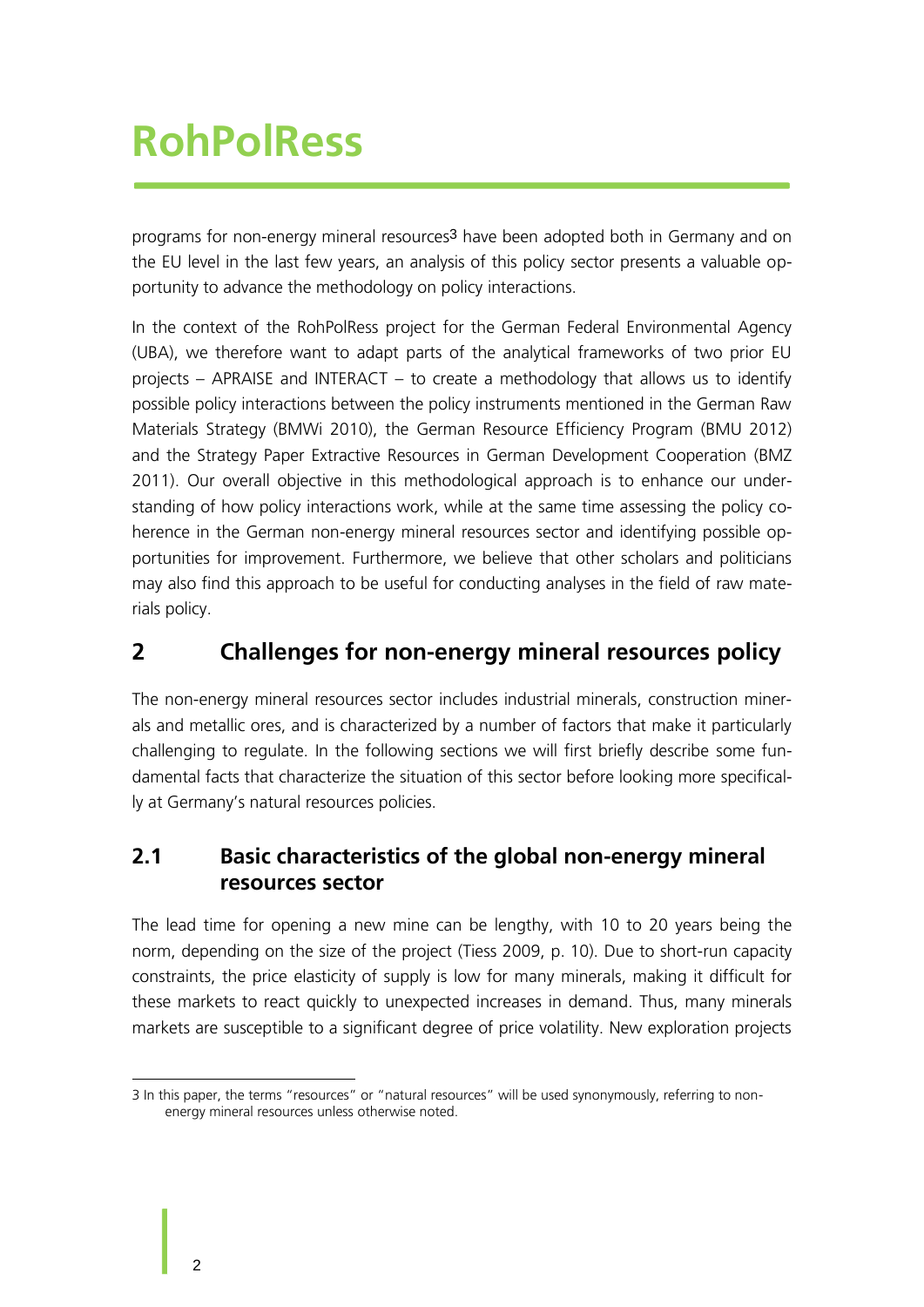are, moreover, also associated with risks due to the political and economic instability that characterize many resource-rich countries. These risks affect not only the decision to invest in a mine, but also the purchase of natural resources further upstream in the supply chain.

Since the extraction, refining and smelting processes vary from one resource to the next, each of them is associated with its own set of social and environmental problems. The quality and enforcement of social, environmental and governance standards during these processes varies not only across countries, but also between individual mines and smelters, and between the large- and small-scale mining sectors. The negative external effects that are often caused by the mining industry render political regulation necessary to ensure a reduction of the social and environmental burden caused in resource-rich countries.

However, most products contain multiple different natural resources that change hands many times before being manufactured into a final product, leading to enormously complex global supply chains. This complexity, combined with lacking transparency and the transnational character of these value chains, poses great challenges to effective political regulation (Gandenberger et al. 2012), not only in the countries where mining takes place, but also in Germany, whose industry is dependent upon the secure and continuous supply of resources. Moreover, as an importer of these natural resources, Germany also bears a joint responsibility – shared both with resource-rich countries themselves and other resource-importing countries – for the improvement of the social and environmental conditions that characterize the non-energy mineral resources sector. Both of these facts need to be reflected in Germany's policies.

#### <span id="page-8-0"></span>**2.2 Germany's non-energy mineral resources policy**

Looking at current political, economic and civil society debates regarding Germany's natural resource policies, it quickly becomes evident that they must cater to a large number of different interest groups and aim to satisfy a great variety of objectives. The primary goals of Germany's natural resource policies can be summarized as follows (based on Gandenberger et al. 2012, p. 40):

- Supply security
- Price stability
- Transparency of natural resource markets
- Non-discrimination
- Increase in resource efficiency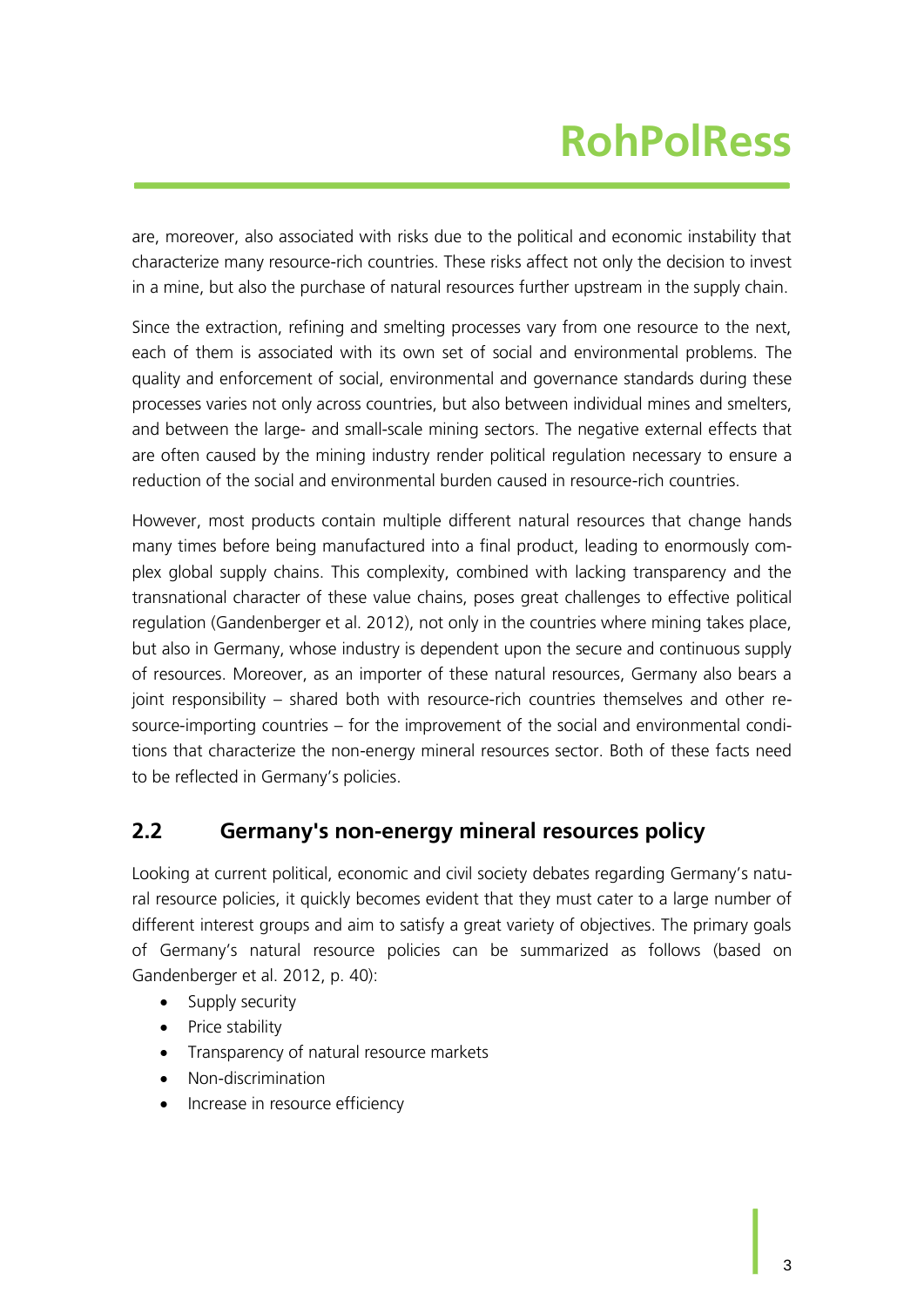- Improvement of social and environmental conditions in developing countries (extraction, refining and recycling)
- Fulfillment of Germany's joint responsibility for the continuing political and economic development in resource-rich developing countries

Germany's natural resources policies thus touch on many different political fields: domestic and foreign affairs, economics and industrial affairs, the environment, climate policy and international development. No single governmental entity has jurisdiction over all of these fields, making natural resources policy a political field that involves a variety of separate ministries, including the Federal Ministries for Economic Affairs and Energy (BMWi), for Economic Cooperation and Development (BMZ), and for the Environment, Nature Conservation, Building and Nuclear Safety (BMU). Other entities, such as the Federal Environment Agency (UBA), the Federal Institute for Geosciences and Natural Resources (BGR) and the Deutsche Gesellschaft für Internationale Zusammenarbeit (GIZ) GmbH, must likewise be included in consultations, as they ultimately implement the policies in practice.

There are also a number of other issues that further complicate the process of establishing coherent natural resources policies. First, in Germany's case, in addition to the many foreign countries that can act as suppliers of natural resources, there are also some resources that can be extracted domestically, as well as many resources that re-enter the supply chain after being recycled. There are therefore four separate categories of resources that must all be taken into consideration: domestic, foreign, primary and secondary. Furthermore, all activities that take place outside of Germany or the EU cannot be regulated directly by the German government. Nor are import regulations always possible, as natural resources are often imported as parts of complex technologies, making taxation or other forms of regulation quite burdensome.

Nevertheless, through the cooperation of many governmental actors, along with industry and civil society representatives, three key documents have emerged that frame Germany's current natural resources policy: the German Raw Materials Strategy (BMWi 2010), the German Resource Efficiency Program (BMU 2012) and the Strategy Paper Extractive Resources in German Development Cooperation (BMZ 2011). Between them, these three documents establish or incorporate well over 50 different policy instruments, aiming to achieve the objectives listed above.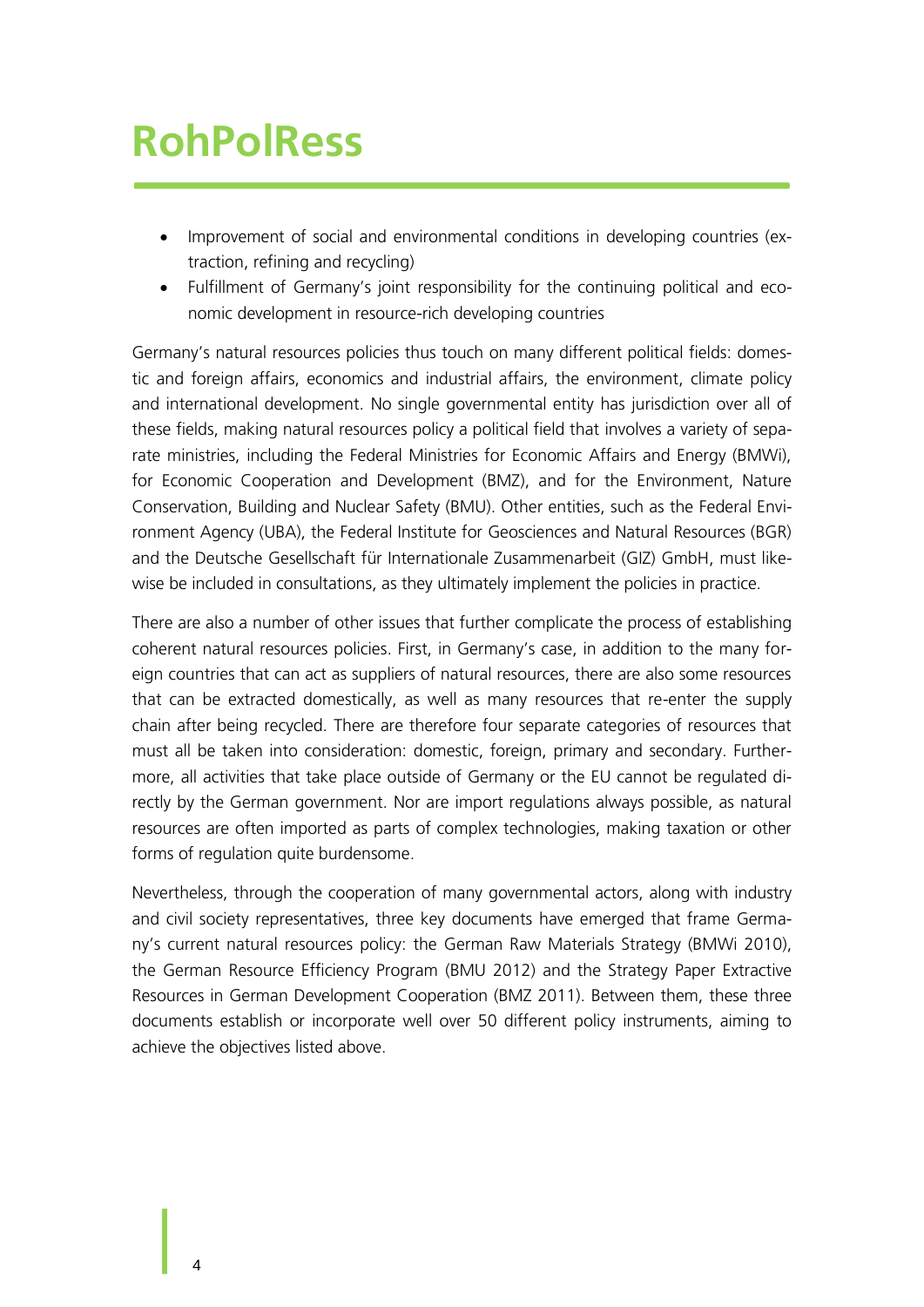#### <span id="page-10-0"></span>**3 Interaction Analysis, Policy Coherence and Policy Evaluation**

Due to the many challenges of non-energy mineral resources policy that were outlined in the previous section and the sheer number of issues that need to be addressed in this field of policy, it will always be the object of a wide variety of different rules, regulations and other policy instruments. This leads to an increasing number of interactions within the policy space and between individual policies that cannot be avoided and should consequently be addressed proactively. In order to do so, an interaction analysis needs to be performed to find out which interactions take place and where they occur, what their direct and indirect effects are, and whether they ultimately lead to conflicts or synergies. Only through this process is it possible to ensure that the natural resources field is regulated by a coherent set of policies and to maximize their efficiency in addressing the challenges at hand.

Such an interaction analysis should take place twice during the policy cycle: **ex-ante**,4 meaning during the policy design stage and prior to implementation, and **ex-post**, or during the policy evaluation stage when the policy has already been implemented. Glachant (2001) suggests that the key to coping with (negative) policy interactions lies in making policies adaptable. To achieve this, he proposes the following criteria for use during both the policy design and implementation phases:

- "Flexible policy solutions in the face of unanticipated exogenous changes […],
- $\bullet$  Integration with parallel [natural resource policy] measures [...],
- Improved horizontal co-ordination between different policy branches [...and,]
- Policy learning and ex post evaluation" (Glachant 2001, p. 248).

Flexibility is generally easier to achieve in economic than in 'command and control' instruments, as it requires minimal prescription (Sorrell et al. 2003). Policy interactions can occur both within a policy area (**internal interactions**) and between policy areas (**external interactions**). As described by Glachant, integration focuses on internal interactions; the levels of governance within the policy area of natural resources policy that must be integrated can be seen in [Figure 1.](#page-11-0)

<sup>-</sup>4 Terms are written in bold font in this text whenever they are being defined for the first time.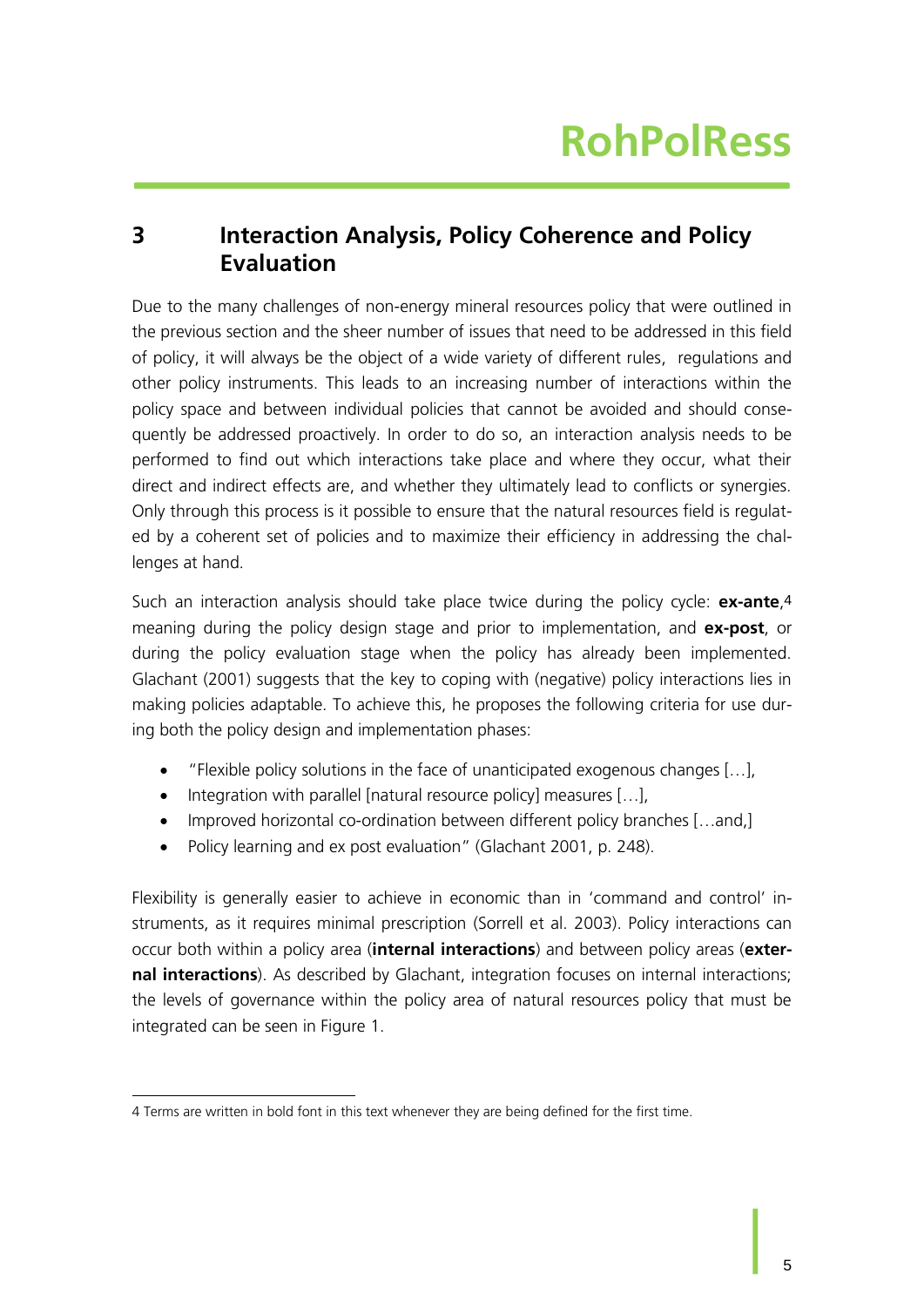

<span id="page-11-0"></span>Figure 1: Internal interactions in natural resource policy, where PP 1-5 schematically represent different policy programs

[Figure 2](#page-12-0) shows the external and horizontally related policy areas that surround natural resource policy and should be taken into consideration during policy design to assure adequate horizontal coordination.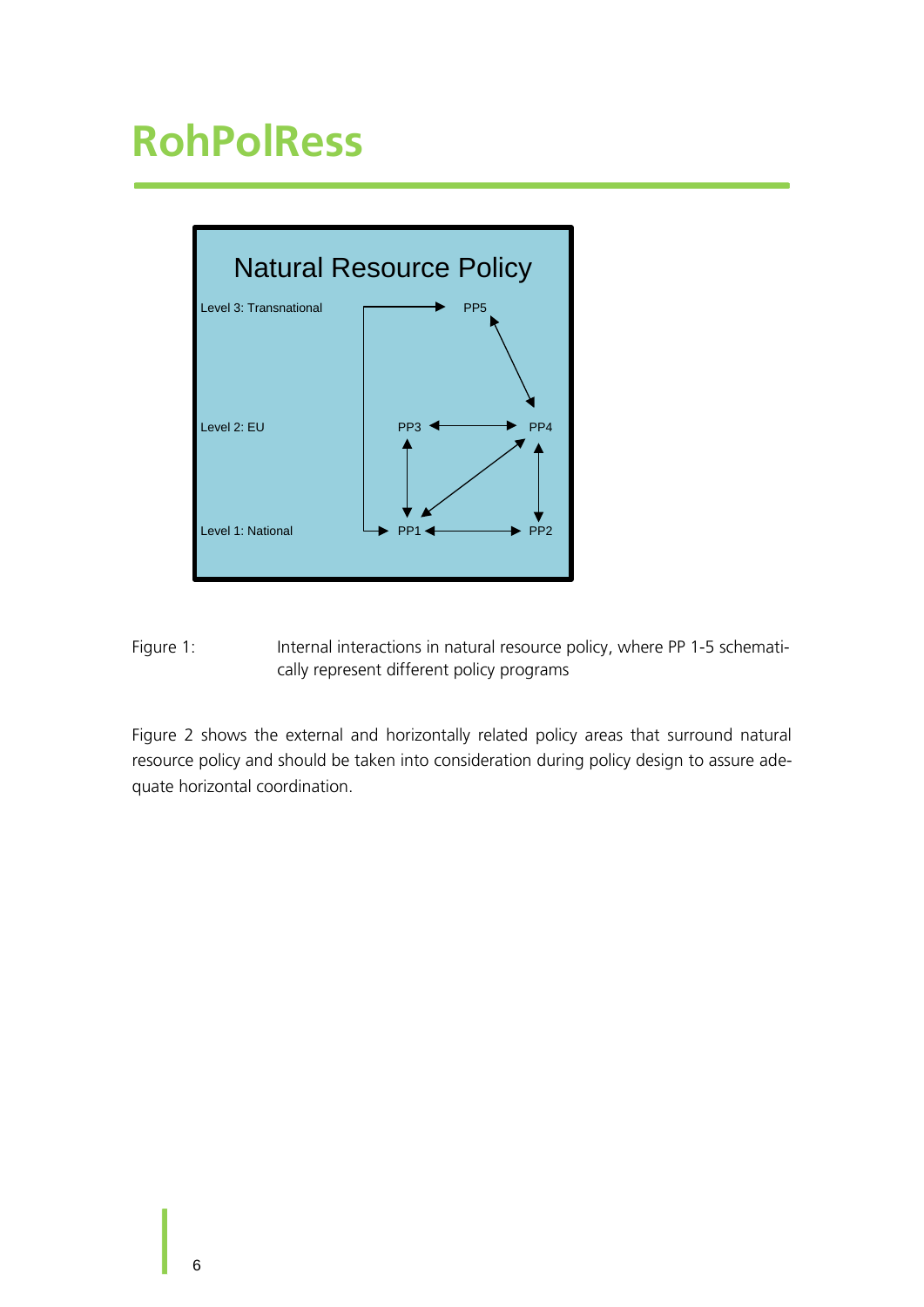

<span id="page-12-0"></span>Figure 2: External interactions between policy areas relevant to natural resource policy

With the help of these criteria, as well as the results of the ex-ante and ex-post interaction analyses, it is possible to reduce the negative impact of policy conflicts and strengthen favorable synergy effects.

#### <span id="page-12-1"></span>**4 Description of the Methodological Approach**

The methodological approach that will be described in this section is not new. A similar methodology was previously used in the INTERACT project (Sorrell et al. 2003) to analyze interactions in EU climate policy, as well as in the APRAISE project (Tuerk et al. 2012), which examined policy impacts on sustainability in Europe. Building on the foundations of these two projects, we have adjusted the approach to address the different circumstances encountered in the present analysis. First, RohPolRess is situated in a national, rather than an EU-wide context. This means that we include EU regulations as relevant context where they have a significant impact on national regulation, but they are not the focus of the analysis. Second, as explained in Section [2,](#page-7-0) the natural resources sector presents a set of unique characteristics that must be taken into consideration when analyzing policy interactions in this field. Finally, the analyses conducted in INTERACT and APRAISE both involved mostly hard policy instruments, such as laws, taxes and sanctions. The natural resources policies in Germany, on the other hand, include primarily soft policy instruments and focus more on the formulation of strategies and goals than on specifying instruments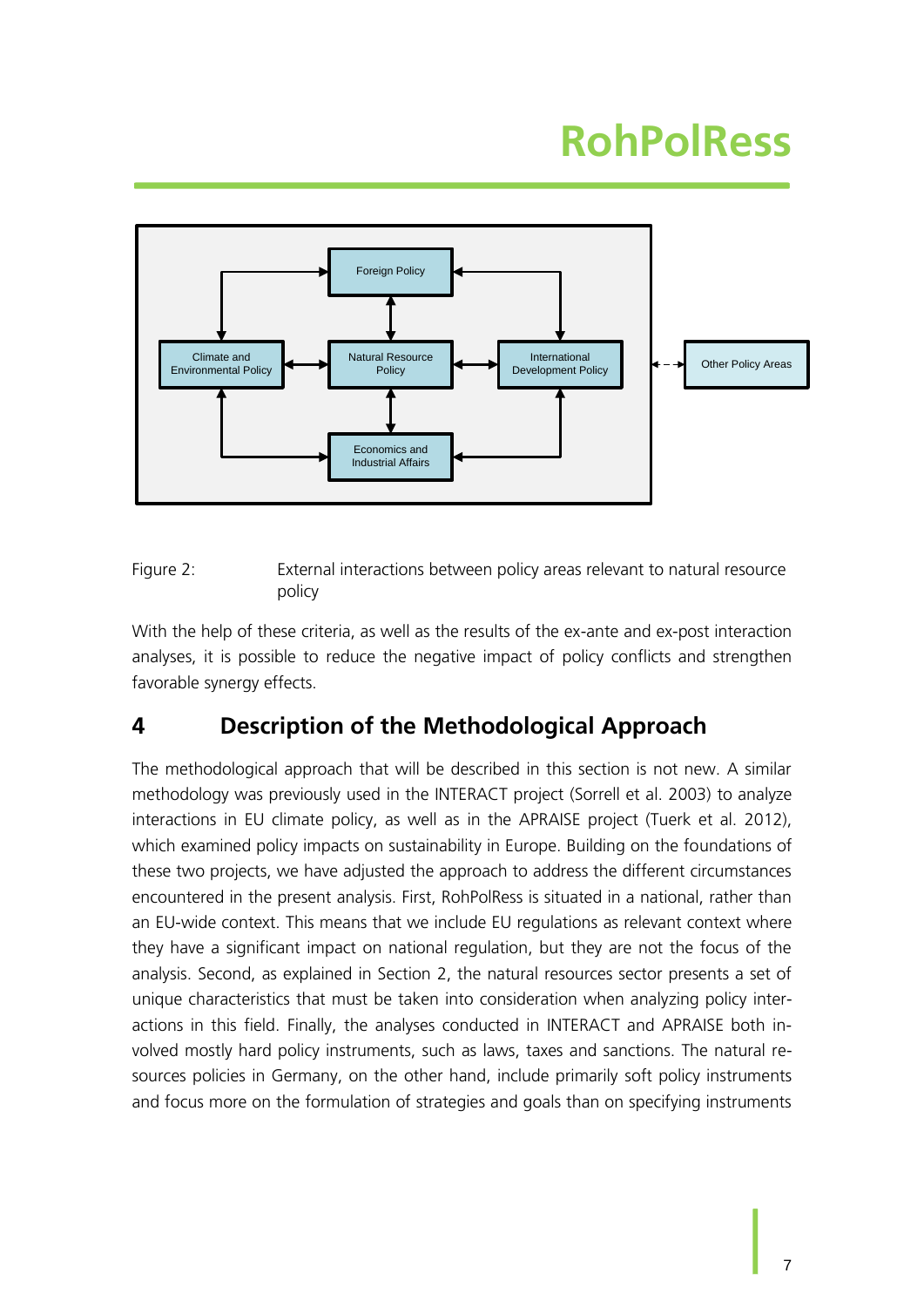in great detail.5. This last fact, in particular, requires considerable adjustment in the methodology.

Governments use soft policy instruments to equip strategies with incentives so that actors will adopt and follow them. Strategies that are primarily implemented through soft policy instruments have the advantage of including considerable flexibility and can therefore more easily react to a change in circumstances. According to Abbott and Snidal, soft policy instruments offer "more effective ways to deal with uncertainty" and are better suited to facilitate compromise "between actors with different interests and values, different time horizons and […] different degrees of power" (2000, p. 423). They are therefore well-suited for complex topic areas that involve various actors from different policy fields. However, as they are less rigid and defined as hard policy instruments, their effects – both intended and unintended – are harder to predict and assess: Harder to predict as it is uncertain how and to what extent the actors will use the available instruments, harder to assess as developments in a specific field may not be easily attributable to a specific instrument, because they may also have been influenced by other policies.

With regard to the methodology described here, this implies that a strong focus must be placed on the interaction analysis. In contrast to hard policy instruments, whichaddress a defined set of stakeholders , soft instruments are broader and may involve a variety of actors. In order to consider all relevant stakeholders , both intended and unintended, as well as direct and indirect effects need to be included. This approach is necessary to identify synergies and possible conflicts between the desired and actual outcomes of the instruments as well as their contribution to the overall goals of the strategies.

1

<sup>5 &</sup>quot;Policy instruments are hard or soft with respect to the degree of government intrusiveness and coercion involved in the use of a specific instrument" (Zehavi 2012 in Levi-Faur).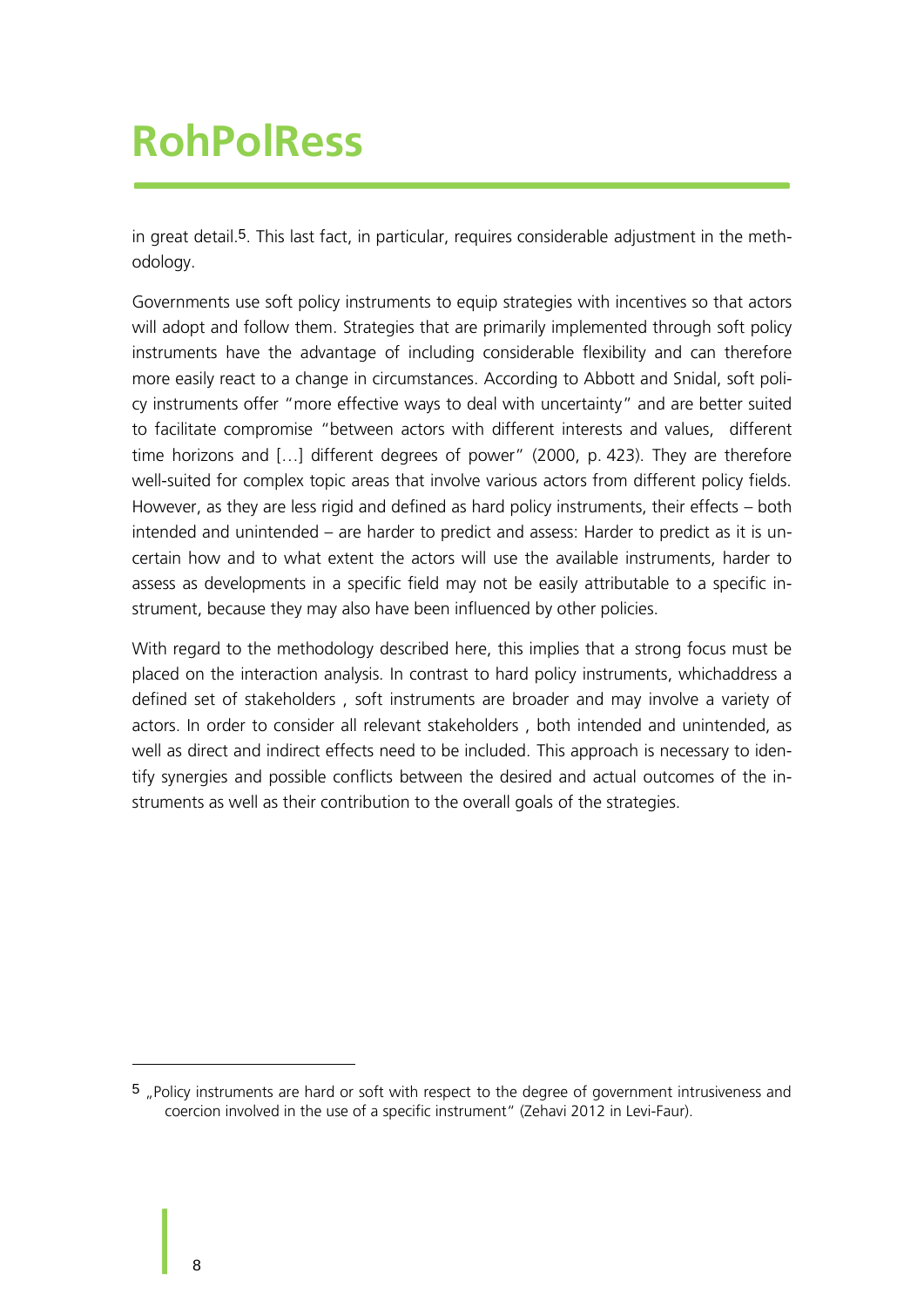

<span id="page-14-0"></span>Figure 3: Overview of the methodology for the assessment of policy coherence

The adjusted approach has been divided up into six separate tasks (see [Figure 3\)](#page-14-0), each of which will be described in greater detail below.

#### <span id="page-14-1"></span>**4.1 Task 1: Identification of Policy Programs**

The focus of the first task is to set the system boundaries for the interaction analysis, both internally and externally as depicted in Figures 1 and 2. In the context of RohPolRess, the German Raw Materials Strategy (BMWi 2010), the German Resource Efficiency Program (BMU 2012) and the Strategy Paper Extractive Resources in German Development Cooperation (BMZ 2011) clearly lie at the center of the analysis and represent Level 1 (national) Policy Programs. For the purposes of this analysis, we define **Policy Programs (PP)** as those high-level documents that outline the government's long-term strategies for particular policy areas. As such, they generally contain three central components: objectives or goals, a strategic plan that outlines how to achieve those aims, and specific instruments. **Policy Instruments (PI)** are those parts of policy that are actionable and can be implemented to achieve the objectives of the policy program.

While the focus of the analysis will be on these three PPs from Level 1, there are several Level 2 (EU) and Level 3 (transnational) programs that shape the context within which the Level 1 PPs exist and thus should not be left out of the analysis completely. Among these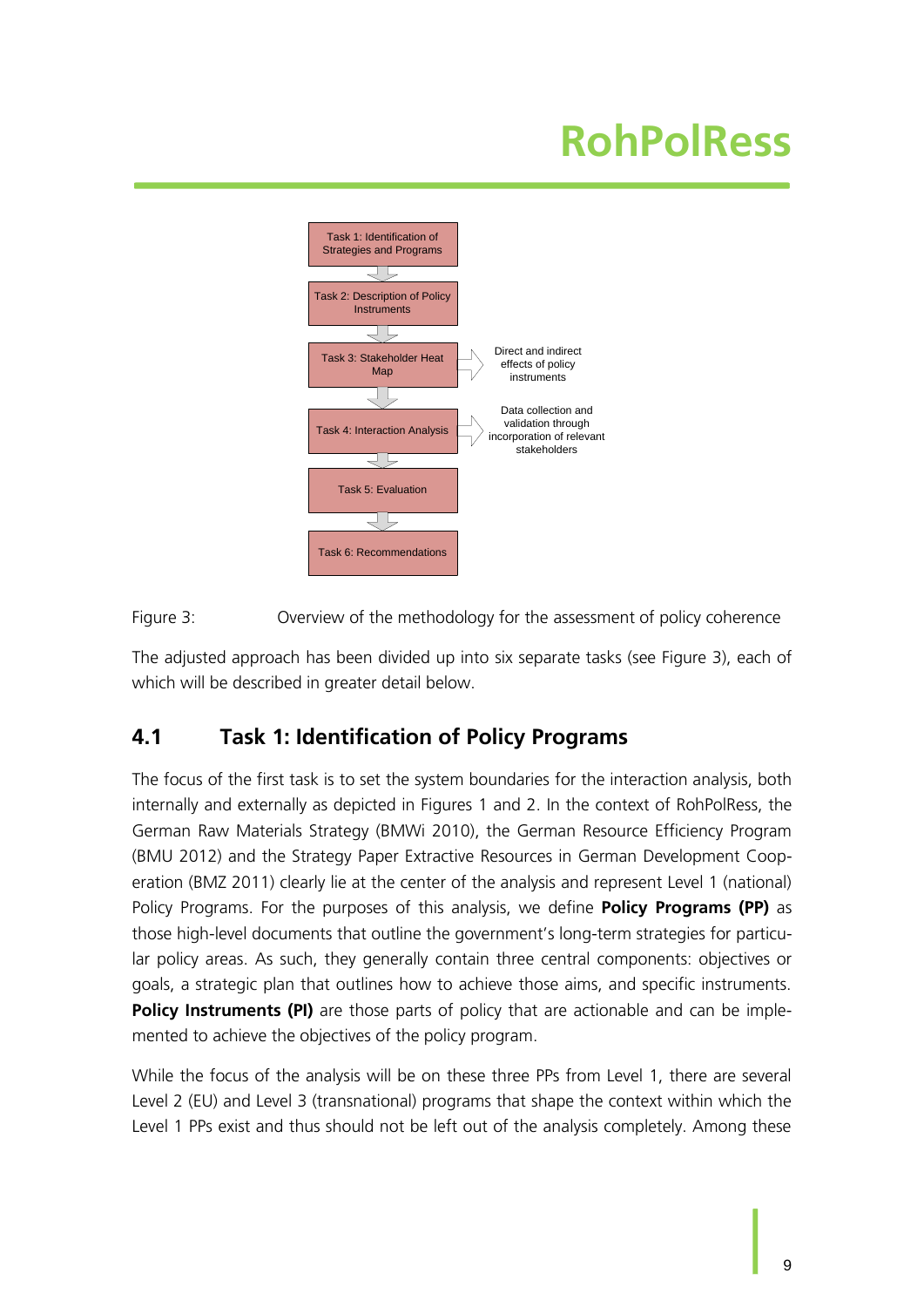higher-level programs are for example the EU's Raw Materials Initiative and its Flagship Initiative "A Resource Efficient Europe", as well as - on the transnational level - the WTO General Agreement on Tariffs and Trade and the ILO's core labor rights. These international PPs are, however, only taken into consideration insofar as they have an impact on the implementation or effects of the national-level PPs.

Once the system boundaries have been clearly established both within and across relevant policy areas, the following information should be gathered for each PP to be analyzed:

- Complete title
- Publishing/Leading institution
- Publication Date
- Other associated national strategies
- Associated EU strategies
- Associated transnational strategies
- Objectives
- Natural resources addressed
- Document Type (Strategy, Program, Strategy Paper, etc.)

#### <span id="page-15-0"></span>**4.2 Task 2: Identification and categorization of Policy Instruments**

#### <span id="page-15-1"></span>**4.2.1 Task 2.1: Identification of Policy Instruments**

Once the system boundaries and PPs to be included have been set in Task 1, the specific PIs must be identified and classified systematically. To ensure that no PIs are overlooked, we created the matrix shown in [Table 1.](#page-16-0)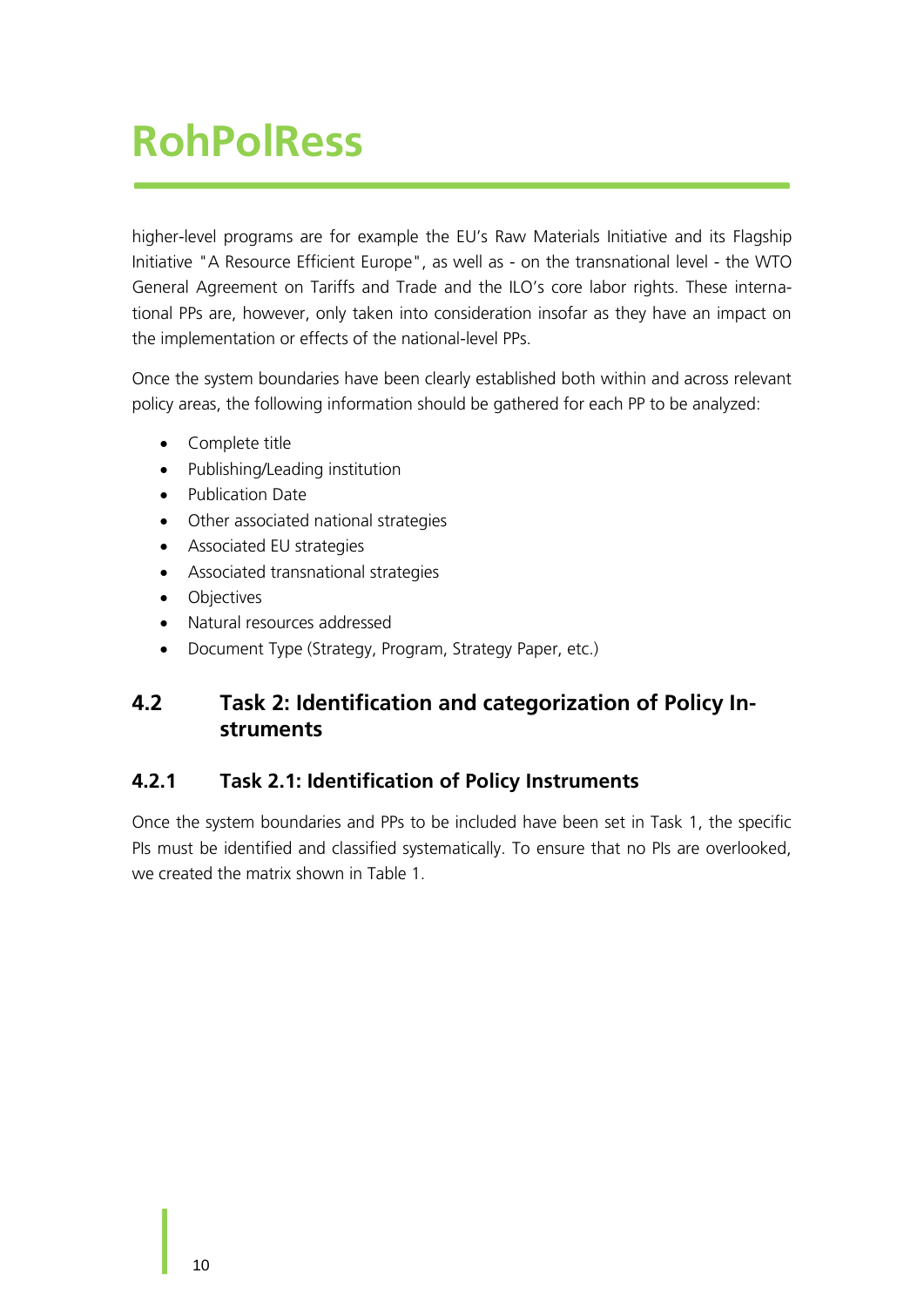| Policy<br>Program | <b>Objectives</b> | Challenges                                         | Governance Approach suggested<br>in Policy Program |   | <b>Public Governance</b><br>Approach Type |  |   |    |   | <b>Policy Instruments specified</b> |  |
|-------------------|-------------------|----------------------------------------------------|----------------------------------------------------|---|-------------------------------------------|--|---|----|---|-------------------------------------|--|
|                   |                   |                                                    |                                                    |   |                                           |  |   |    |   |                                     |  |
|                   | Objective 1       | Challenge 1                                        | International development aid                      | x |                                           |  |   |    |   | PI 1, PI 2, PI 3                    |  |
|                   |                   |                                                    | Economic incentives                                |   |                                           |  |   | x  |   | PI4                                 |  |
| PP <sub>1</sub>   |                   |                                                    | Basic technical research                           |   | X                                         |  |   |    |   | PI 5, PI 6                          |  |
|                   |                   | Challenge 2                                        | Publically-financed research                       |   |                                           |  |   | x  |   | PI 3, PI 5                          |  |
|                   |                   |                                                    | Support for industry                               |   |                                           |  |   |    |   |                                     |  |
|                   |                   |                                                    | cooperation, network-building                      |   |                                           |  |   | ΙX |   | ()                                  |  |
|                   |                   | Challenge 3                                        | Regulation                                         |   |                                           |  | x |    |   | ()                                  |  |
|                   |                   |                                                    | International agreements                           | x |                                           |  |   |    | x | $($                                 |  |
|                   |                   |                                                    | Provision of information                           |   |                                           |  |   |    | x | $\left( \ldots \right)$             |  |
| PP <sub>1</sub>   | Objective 2       | Challenge 4                                        | (…)                                                |   |                                           |  |   |    |   | ()                                  |  |
|                   |                   | Objective 3 () Challenges 2 and 5 () $\frac{1}{l}$ | (…)                                                |   |                                           |  |   |    |   | (…)                                 |  |
| $PP 2$ ()         |                   |                                                    | (…)                                                |   |                                           |  |   |    |   | ا ۱۰۰۰                              |  |

<span id="page-16-0"></span>Table 1: Exemplary depiction of Task 2.1

Each PP is divided up into its specific objectives and the challenges that exist in meeting each of these objectives. Next, the general approach that is suggested in the PP is identified and classified according to its **Public Governance Approach**. This classification is based on the work done by Braun and Giraud (2003).

|                                     | Security of public goods and resources | Steering of society's behavior               |                            |                       |  |  |
|-------------------------------------|----------------------------------------|----------------------------------------------|----------------------------|-----------------------|--|--|
|                                     |                                        | <b>Direct Governance</b>                     | <b>Indirect Governance</b> |                       |  |  |
|                                     |                                        |                                              |                            | Information,          |  |  |
|                                     | State as supplier of                   |                                              |                            | Economic advisory and |  |  |
| Sovereign rights   public goods and |                                        | Statutory regulation  incentives  networking |                            |                       |  |  |
| of the State (1)                    | services (2)                           | and legislation (3)                          | (4)                        | services (5)          |  |  |

<span id="page-16-1"></span>Table 2: Overview of public governance approaches (Braun, Giraud 2003)

As can be seen in [Table 2,](#page-16-1) the actions of a State can broadly be said to fulfill two separate objectives: first, assuring the security of public goods and resources provision and second, steering the behavior in society. To accomplish the first objective, the State can either make use of its sovereign rights or directly act as the supplier of public goods and services. For the second objective, its options can be further broken down into the categories of direct and indirect governance. Direct governance refers to statutory law in the form of legislation or regulations. Indirect governance generally takes place through the establishment of **positive** or **negative economic incentives** (financial rewards or costs/fees/taxes, respectively), or the provision of information and advising services.

The final step in completing Task 2.1 is to identify the specific policy instruments that are specified in the PP. For example, if the general approach suggested in the PP is classified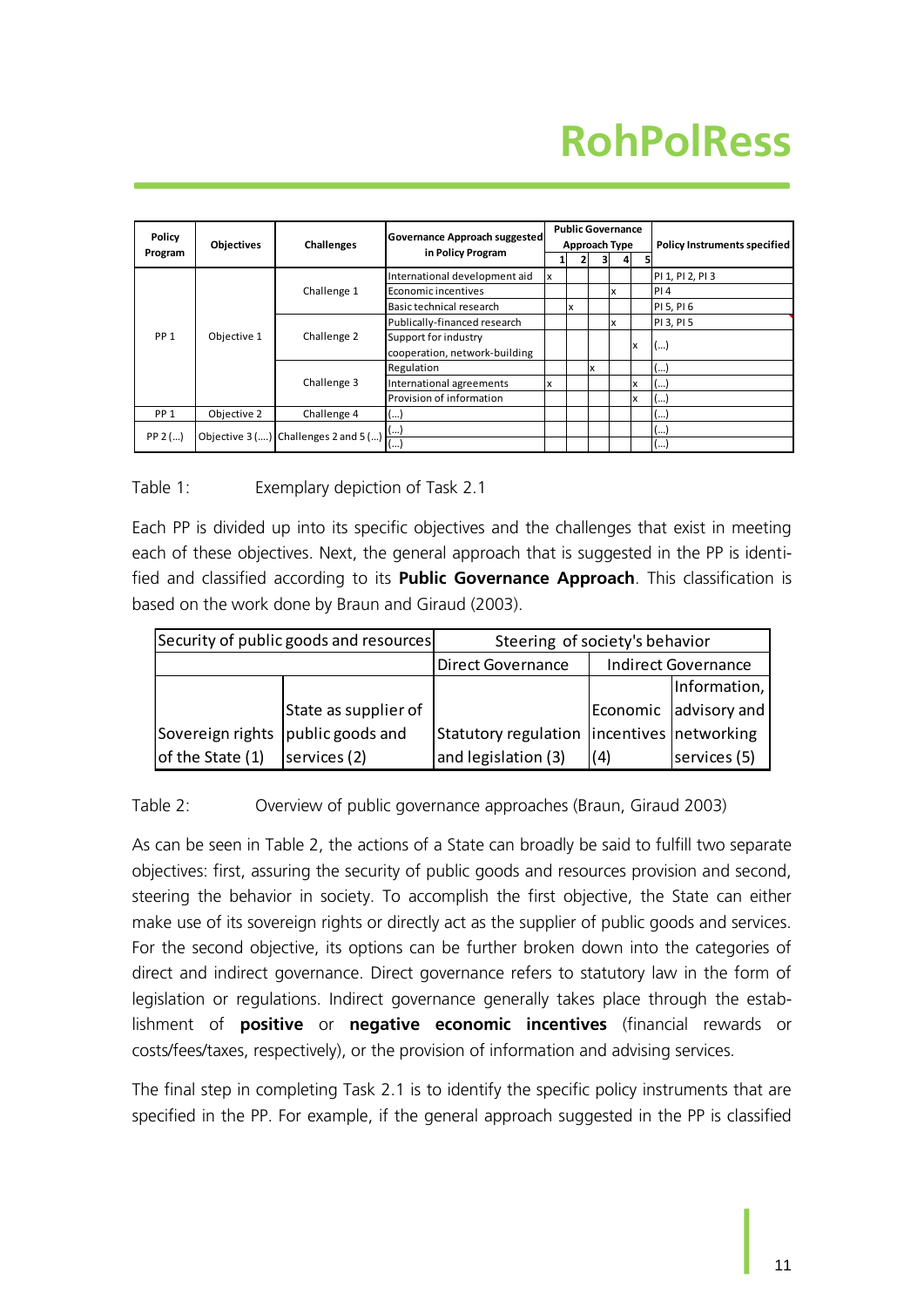as "economic incentives" (Approach Type 4), a specific PI could take the form of tax breaks, low-interest loans, or a fine.

#### <span id="page-17-0"></span>**4.2.2 Task 2.2: Description and categorization of Policy Instruments**

Task 2.2 is primarily descriptive and requires the detailed characterization of the selected PIs. The following information should be gathered for each of the PIs identified in the last column of [Table 1:](#page-16-0)

- Name
- Short description
- Objective(s)
- $\bullet$  Influencing mechanism(s)
- Approach/procedure
- Enforceability
- Financial framework for the support of the PI
- Timeframe

Prior to addressing a few of these categories in greater detail, it is important to note that Task 2.2 focuses on the policy makers' intentions, not on the actual implementation of the PIs, which will be discussed in Section [4.5.](#page-26-0) This is thus the type of ex-ante consideration that lawmakers should ideally perform during the policy design stage.

The remaining categories are purposely vague and general, as they have been designed to include all manner of PIs. Some categories are not relevant for every type of PI; irrelevance or a lack of information for a particular category should be noted, since these can likewise be important for the analysis.

**Influencing mechanisms** are an element of policy design: "While policy objectives define what the policy is trying to achieve, the rules and influencing mechanisms define how it is trying to achieve it […]. Influencing mechanisms […] are the means by which the policy ensures that actions are taken in accordance with the rules and in support of the desired objectives" (Sorrell et al. 2003, p. 16; Schneider, Ingram 1990). There are five influencing mechanisms: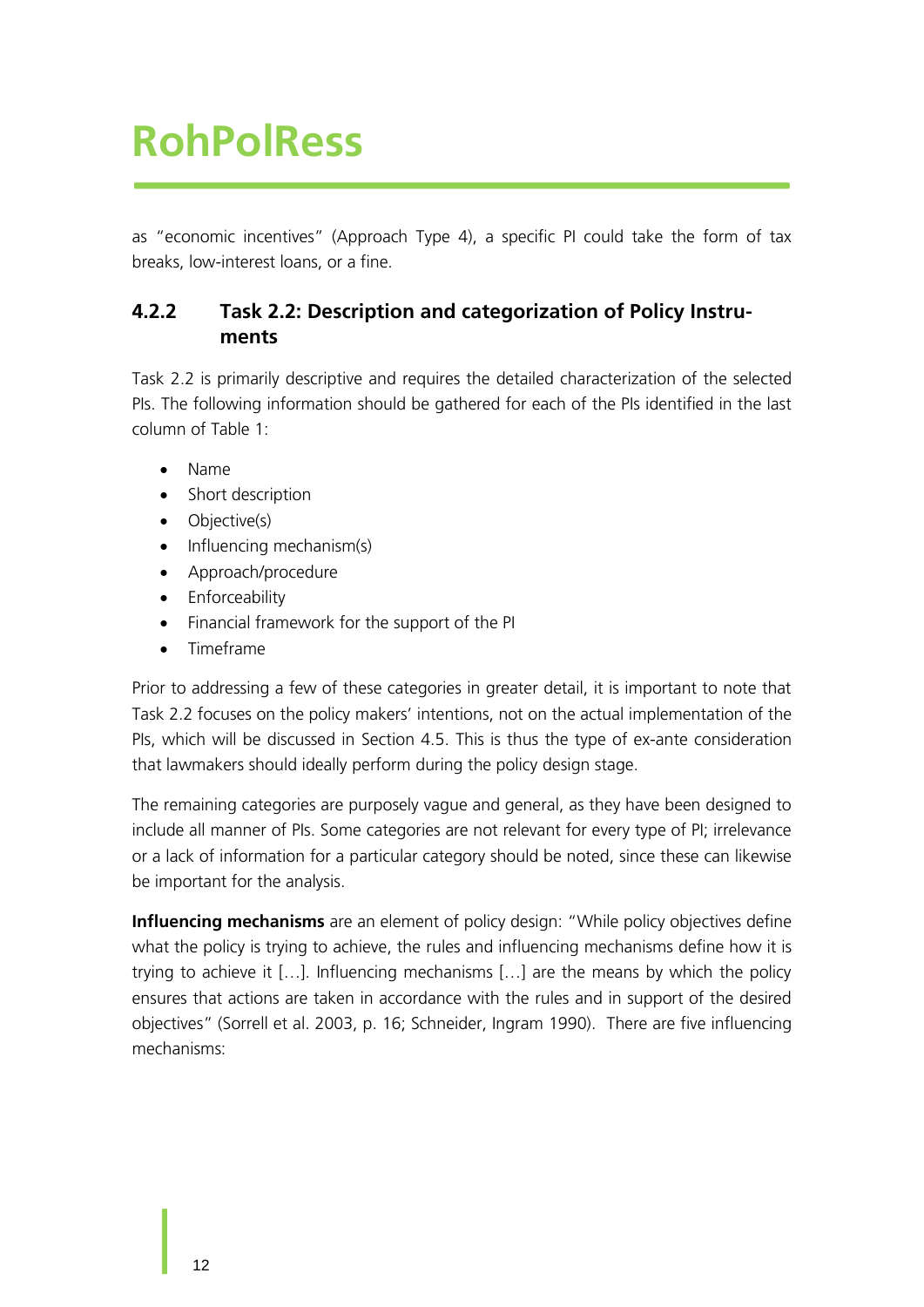- Sanctions
- Positive economic incentives
- Negative economic incentives
- Capacity
- Symbolic

**Sanctions** are fines that encourage compliance with official laws. **Capacity** as a mechanism provides needed knowledge or skills that enable citizens to behave in a certain way. The **symbolic** mechanism, finally, aims "to alter perception and values" (Sorrell et al. 2003, p. 17).

The **approach/procedure** is a fairly open-ended category that allows the researcher to include relevant details about the involved actors, approval procedures, or other important components of the instrument that are not described elsewhere.

**Enforceability** is an ordinal and contains the categories low, medium, and high. Generally speaking, sanctions and negative economic incentives tend to have the highest enforceability, followed by positive economic incentives. Capacity and symbolic mechanisms tend to have rather low enforceability. However, a determination should still be made on an individual basis, as some instruments may fall outside of this pattern.

Not every PI will have a **financial framework** and **timeframe**, as some are open-ended or have variable costs. In this case, these characteristics should be noted accordingly.

#### <span id="page-18-0"></span>**4.3 Task 3: Stakeholder HeatMap**

The reason that a policy interaction analysis should take place both ex-ante and ex-post implementation is that interactions happen in practice and not on paper. A **policy interaction** takes place when two or more policy instruments affect the same action at the same time. It is possible that multiple PIs affect a single action by a single actor, or that multiple actors are involved in the same action and each affected by different or multiple PIs with regard to the same action (see Sections [4.4.1](#page-22-1) and [4.4.2\)](#page-23-1). Either way, the interaction takes place at the level of an action, since PIs are generally designed to induce (or sometimes prevent) behavioral changes in a particular target population.

However, the number of actions that can be affected by a PI directly or indirectly is almost unlimited. Consequently, "action" as a category is not particularly well-suited to structure an analysis systematically. A more viable alternative is to look at stakeholders who are impacted by a particular PI and, in a second step, look at which of their actions are influ-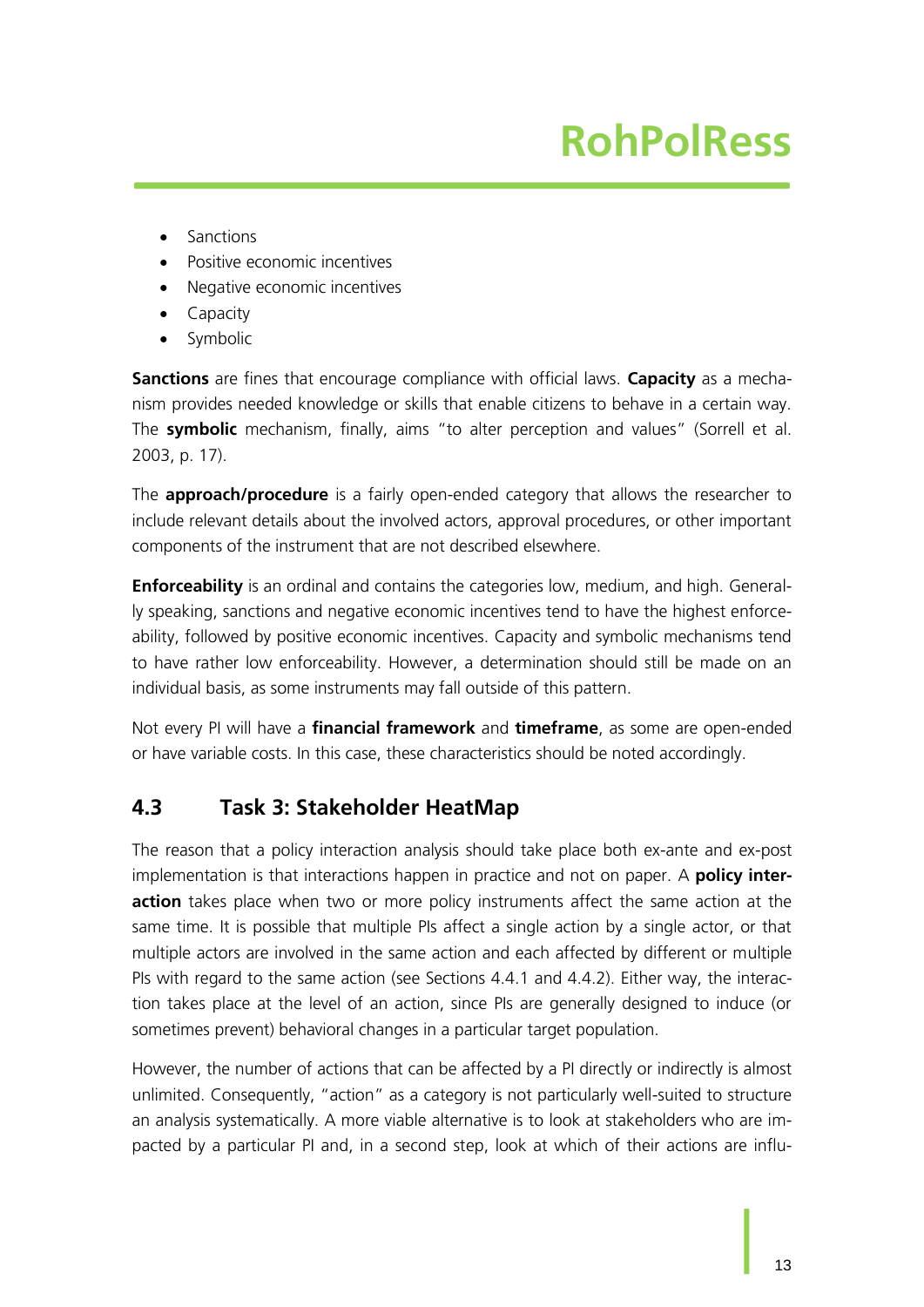enced by the PI. To ensure as complete a consideration of the relevant stakeholders as possible, we use a value-chain approach. Given that our analysis centers on a sector that almost always represents the beginning (extraction/mining) or end (recycling/disposal) of a product value-chain, this approach is appropriate to the context; however, for other sectors another means to identify the relevant stakeholders may be better suited.



<span id="page-19-0"></span>

[Figure 4](#page-19-0) shows a value-chain sub-divided into four phases (top-left to bottom-right): resource extraction, processing and trade; production; sale & use; and recycling & disposal. The blue boxes signify individual steps in a product's lifecycle and their relationship to each other, based on which specific actors can be identified. The black arrows represent material flows, including resources, goods, and scrap metals. The green box shows other actors that are not directly involved in the value chain, but are nevertheless considered stakeholders of natural resource politics.

Lastly, the red box is an exemplary PI. The green arrow towards retail implies that retailers are directly affected by this PI, which could for example require them to maintain a product return program and ensure that the collected products are recycled according to certain standards. This is the only direct effect of the PI; indirectly, however, it touches on the role of the consumer (blue arrow to disposal), who must make use of the program for it to work, and the end-of-life and recycling steps, that would look different if such a program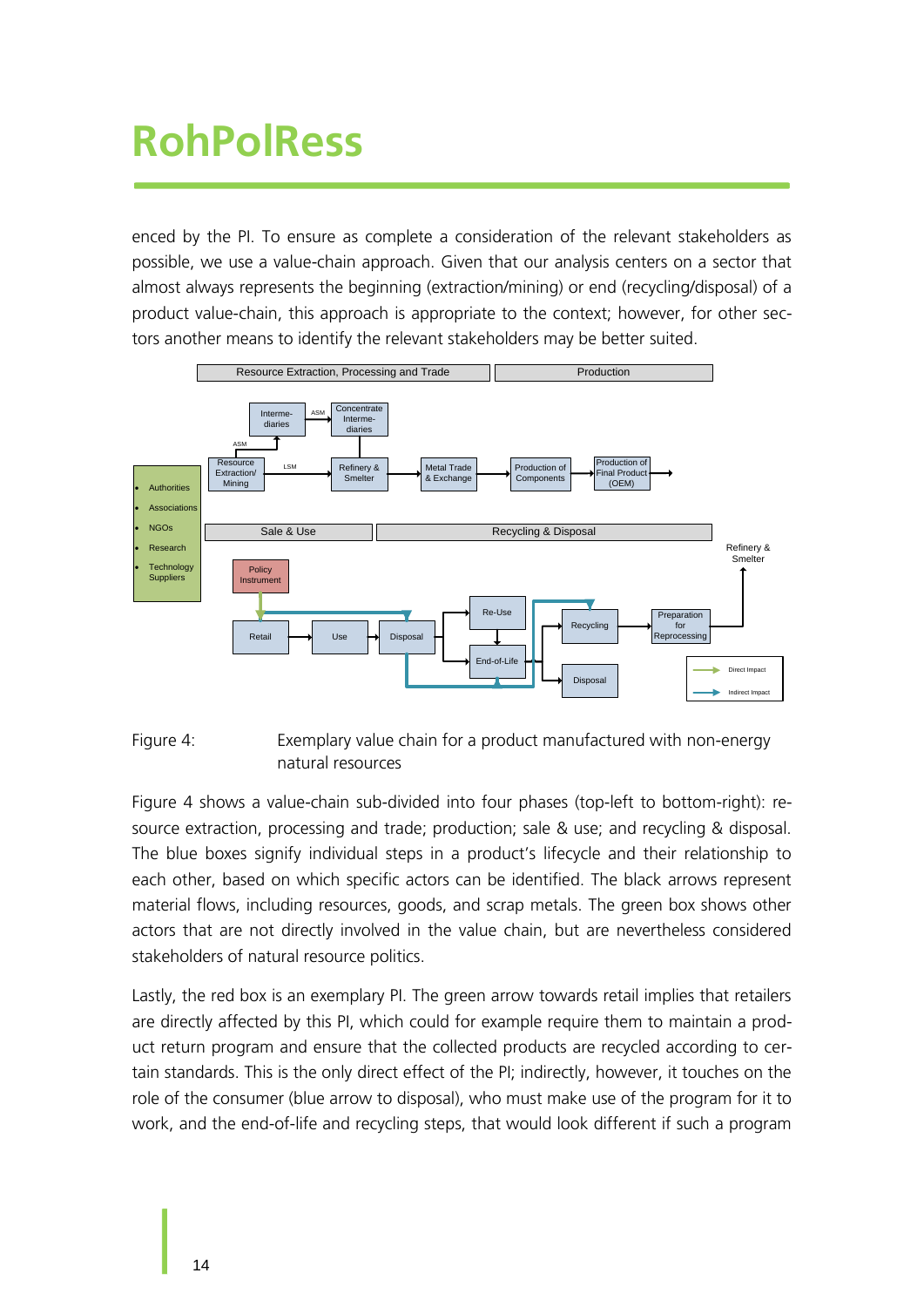did not exist. Thus, while only the first and last phases of the value-chain directly involve the handling of non-energy mineral resources, all four phases can be interconnected through indirect effects and should thus be part of the interaction analysis.

| <b>Value-Chain Phase</b>     | PI <sub>1</sub> | <b>PI2</b>                        | <b>PI3</b>     | PI4          | PI 5         | <b>TOTAL</b> |  |
|------------------------------|-----------------|-----------------------------------|----------------|--------------|--------------|--------------|--|
|                              |                 | <b>Resource extraction/mining</b> |                |              |              |              |  |
| Resource extraction/mining   | $\mathbf{0}$    | 1                                 | $\overline{0}$ | $\Omega$     | $\mathbf{0}$ | 1            |  |
| Local/international          |                 |                                   |                |              |              |              |  |
| intermediaries               | $\overline{0}$  | $\overline{0}$                    | $\Omega$       | $\Omega$     | $\mathbf{0}$ | 0            |  |
| Concentrate intermediaries   | $\Omega$        | $\mathbf{O}$                      | $\Omega$       | $\Omega$     | $\mathbf{1}$ | 1            |  |
| Refinery & Smelter           | $\Omega$        | $\Omega$                          | $\Omega$       | $\Omega$     | $\mathbf{1}$ | $\mathbf{1}$ |  |
| Metal trade and exchange     | $\overline{0}$  | $\Omega$                          | $\Omega$       | $\Omega$     | $\mathbf{O}$ | $\mathbf 0$  |  |
|                              |                 | Production                        |                |              |              |              |  |
| Production of components     | 1               |                                   | $\mathbf{1}$   | $\Omega$     | 1            | 4            |  |
| Production of final product  |                 |                                   |                |              |              |              |  |
| (OEM)                        | $\mathbf{0}$    | $\Omega$                          | $\mathbf{0}$   | $\Omega$     | $\mathbf{0}$ | $\mathbf 0$  |  |
|                              |                 | <b>Retail &amp; Use</b>           |                |              |              |              |  |
| Retail                       | $\mathbf{O}$    | $\mathbf{O}$                      | $\Omega$       | $\mathbf{0}$ | $\mathbf{0}$ | 0            |  |
| Use                          | $\Omega$        | $\Omega$                          | $\Omega$       | $\Omega$     | $\Omega$     | 0            |  |
|                              |                 | <b>Recycling &amp; Disposal</b>   |                |              |              |              |  |
| Disposal, Re-Use, Recycling, |                 |                                   |                |              |              |              |  |
| Re-Processing                | $\mathbf{O}$    | o                                 | $\Omega$       | $\Omega$     |              | $\mathbf{1}$ |  |
|                              |                 | Other (outside the Value-Chain)   |                |              |              |              |  |
| Research institutions        | $\overline{0}$  | $\mathbf{O}$                      | 0              | $\mathbf{0}$ | $\mathbf{0}$ | 0            |  |
| Authorities                  | $\overline{0}$  | $\Omega$                          | $\overline{1}$ | $\Omega$     | $\mathbf{O}$ | 1            |  |
| <b>NGOs</b>                  | $\overline{0}$  | $\overline{0}$                    | $\Omega$       | $\Omega$     | $\mathbf{1}$ | $\mathbf{1}$ |  |
| <b>TOTAL</b>                 |                 | 2                                 | 2              | 0            | 5            |              |  |

#### <span id="page-20-0"></span>Figure 5: Exemplary and schematic Stakeholder HeatMap

Once the set of potentially relevant stakeholders has been established, direct and indirect effects must be identified. This process should be straightforward for direct effects, as the affected actors should be easily identifiable from the working mechanisms of the PI. A **directly affected target group** "has obligations and incentives imposed upon it directly by a policy instrument" (Sorrell et al. 2003, p. 15). Indirect effects are much harder to predict: an "**indirectly affected target group** is influenced in some way by the behavioural changes that are made by the directly affected group" (Sorrell et al. 2003, p. 16). Consequently indirect effects can only be posited as hypotheses at this point in the analysis. To ensure that important effects are not overlooked early on in the process, when in doubt, possible indirect effects should be included in the list of hypotheses.

Because our analysis included a very large number of different policy instruments, many of which were predicted not to include significant interactions, we created a Stakeholder HeatMap (see schematic example in [Figure 5\)](#page-20-0) that shows, in red, which stakeholders are affected (directly or indirectly) by each PI. This simplifies the identification of hot spots of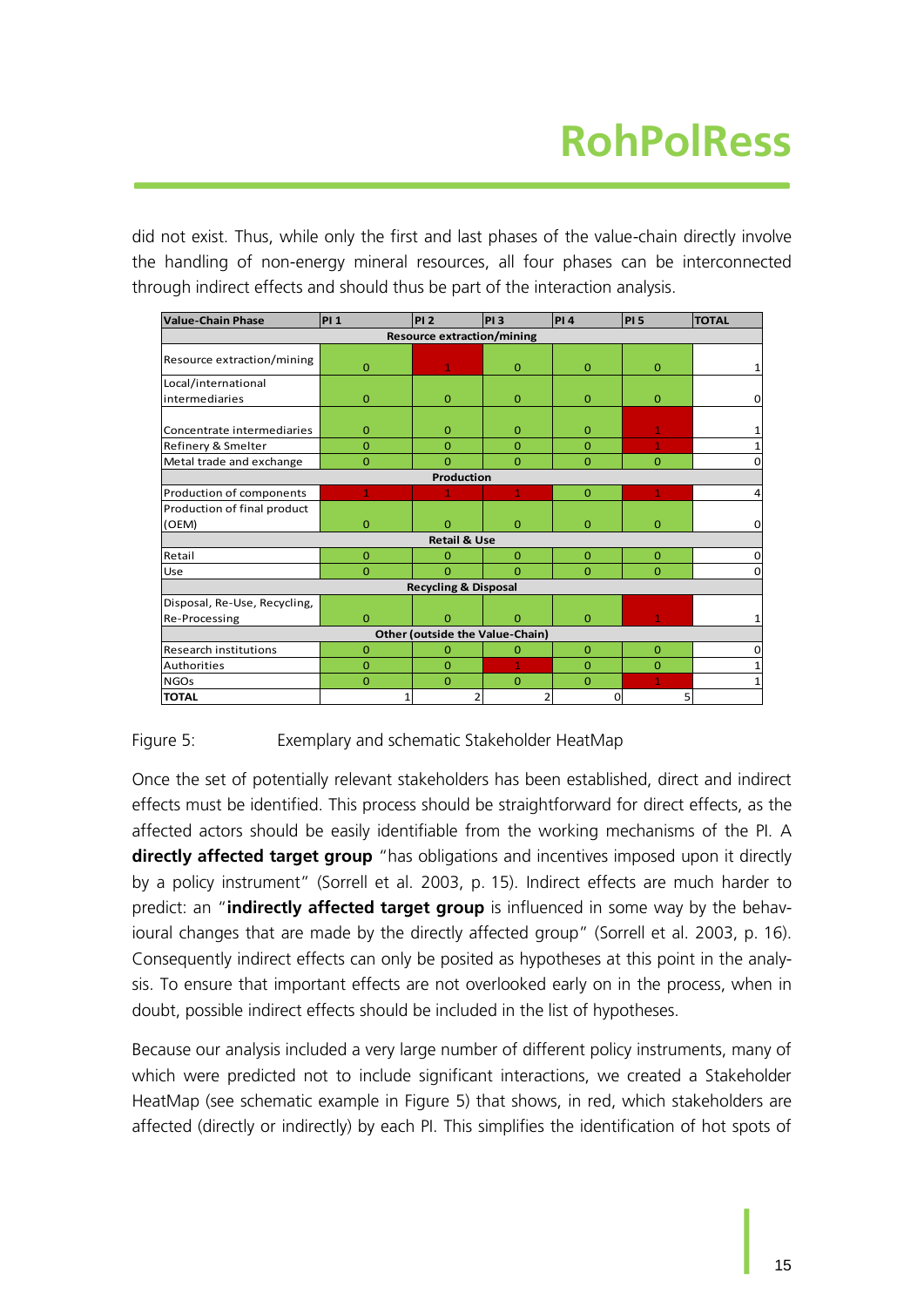interaction that are worth examining more closely. **Hot spots** occur when a single stakeholder is affected by multiple PIs. In our example, the actors involved in component production, which are affected by four different PIs, represent a hot spot. Once the list of hot spots for closer examination is complete, the remaining analysis will focus only on these hot spots.

The final step in Task 3 is to validate the assumptions and hypotheses made with regard to direct and indirect effects. Using the information gathered up to this point in the analysis, representatives of the relevant stakeholder groups for each PI (in a hot spot) should be asked for their input on how the PI(s) impact both their behavior and actions and that of other associated stakeholders. The findings gathered in this consultation process can be compared with the original assumptions made with regard to direct and indirect effects, which can then either be validated or adjusted accordingly.

One of the greatest challenges in this type of analysis is defining cut-off criteria for indirect effects. The INTERACT study chose to "focus solely on those groups which bear the greatest economic impacts" (Sorrell et al. 2003, p. 47), which in their analysis comprised only a single target group. This criterion, however, cannot be utilized in this analysis as the economic impact of a soft instrument is difficult to determine. Given the soft nature of the instruments, defining a common quantitative cut-off criterion for all instruments is not feasible. Therefore, expert interviews will be conducted and the cut-off criterion for indirect effects individually specified.

#### <span id="page-21-0"></span>**4.4 Task 4: Interaction Analysis**

Sorrell et al. (2003) have a single PI that is at the center of their study (the EU Emissions Trading System (EU ETS)). As a result, they perform their policy interaction analysis in an iterative process that always focuses on a pair of PIs made up of the EU ETS and a single other PI. They break down their analytical process into three steps:

- 1. "identifying how and why the two policies affect each other;
- 2. identifying the consequences of this, for the target groups, the organizations involved in implementation and the attainment of the policy objectives; and
- 3. evaluating the desirability of these consequences against chosen evaluation criteria" (Sorrell et al. 2003, p. 45 (sic.)).

Because we have a much larger number of PIs and no single instrument that is at the center of the analysis, our process is less iterative and does not necessarily focus on only two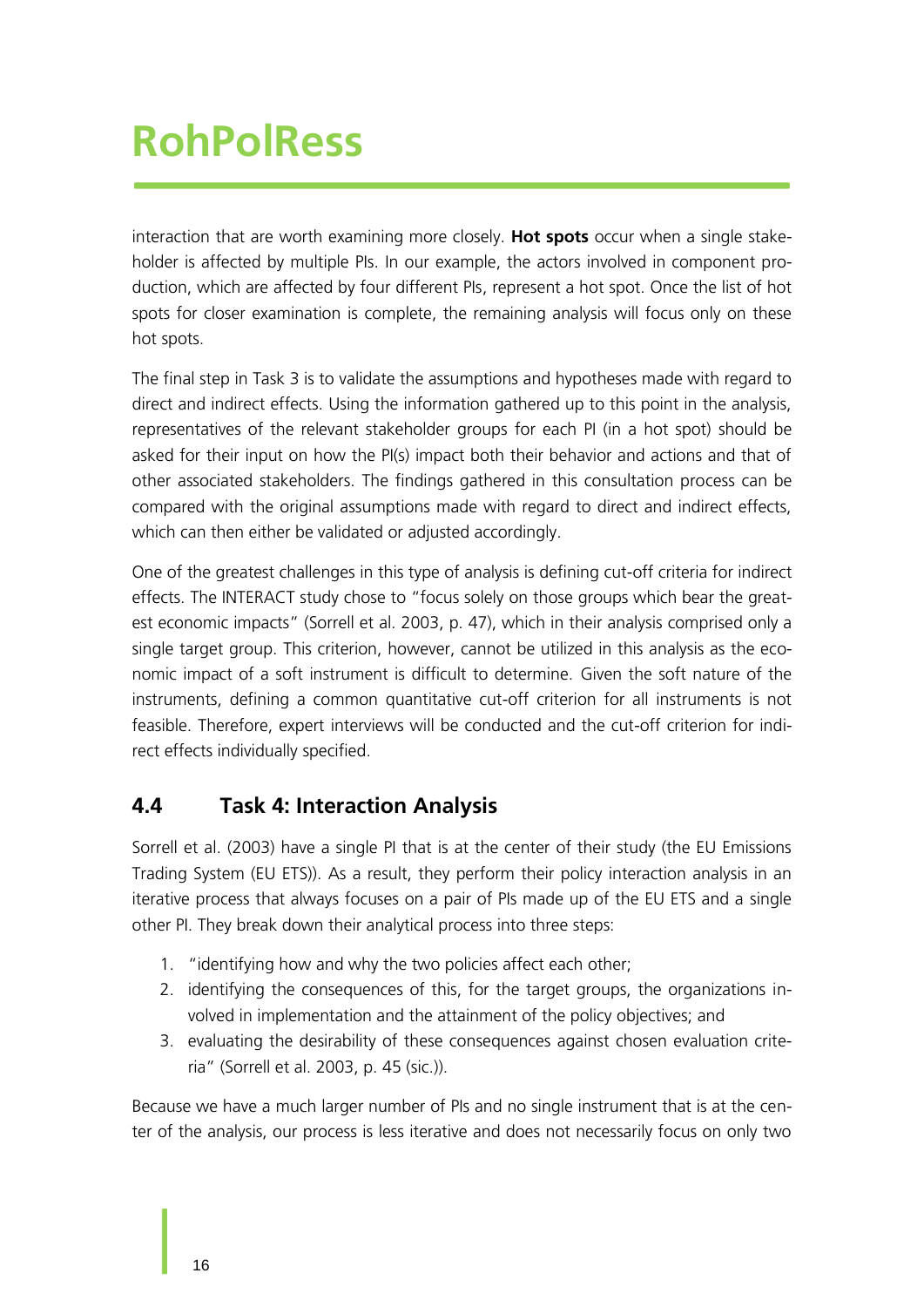PIs at a time. Consequently, for our type of analysis, which covers a large number of policy instruments that potentially interact, the initial screening process described in Tasks 2 and 3 has great significance, since it leads to a holistic and systematic identification of potentially relevant policy interactions within a policy area. We thus continue to employ a stakeholder-focused approach and analyze the interactions that occur between PIs that impact single or multiple stakeholder groups. Due to the large number of expected overlaps and interactions in our stakeholder system, we choose a qualitative approach to our analysis.

Of the three steps listed above, the first will be discussed in Section [4.4.1,](#page-22-1) while the other two will be the subject of Sections [4.4.2](#page-23-1) and [4.4.3.](#page-25-0)

#### <span id="page-22-1"></span>**4.4.1 Identifying Direct and Indirect Interactions**



<span id="page-22-0"></span>Figure 6: Direct interaction and possible indirect effects (shown in grey)

Once the list of effects stemming from each PI in a hot spot is finalized, it is useful to graphically represent the connection between PIs, stakeholders and direct/indirect effects. A graphic representation allows for a better understanding of where, how and why interactions might take place within the entire stakeholder system, thus aiding in the accomplishment of Step 1. There are three basic types of interactions that can take place here (based on Sorrell et al. 2003), shown in [Figure 6](#page-22-0) and [Figure 7.](#page-23-0) A **direct interaction** takes place when two separate PIs both impact the same target group [Figure 6.](#page-22-0) PIs are designed to have an impact on the target group's behavior; because no group of stakeholders exists in isolation, any change in behavior (or lack thereof) can in turn have an impact (indirect effect) on further groups of stakeholders in the stakeholder system. When a particular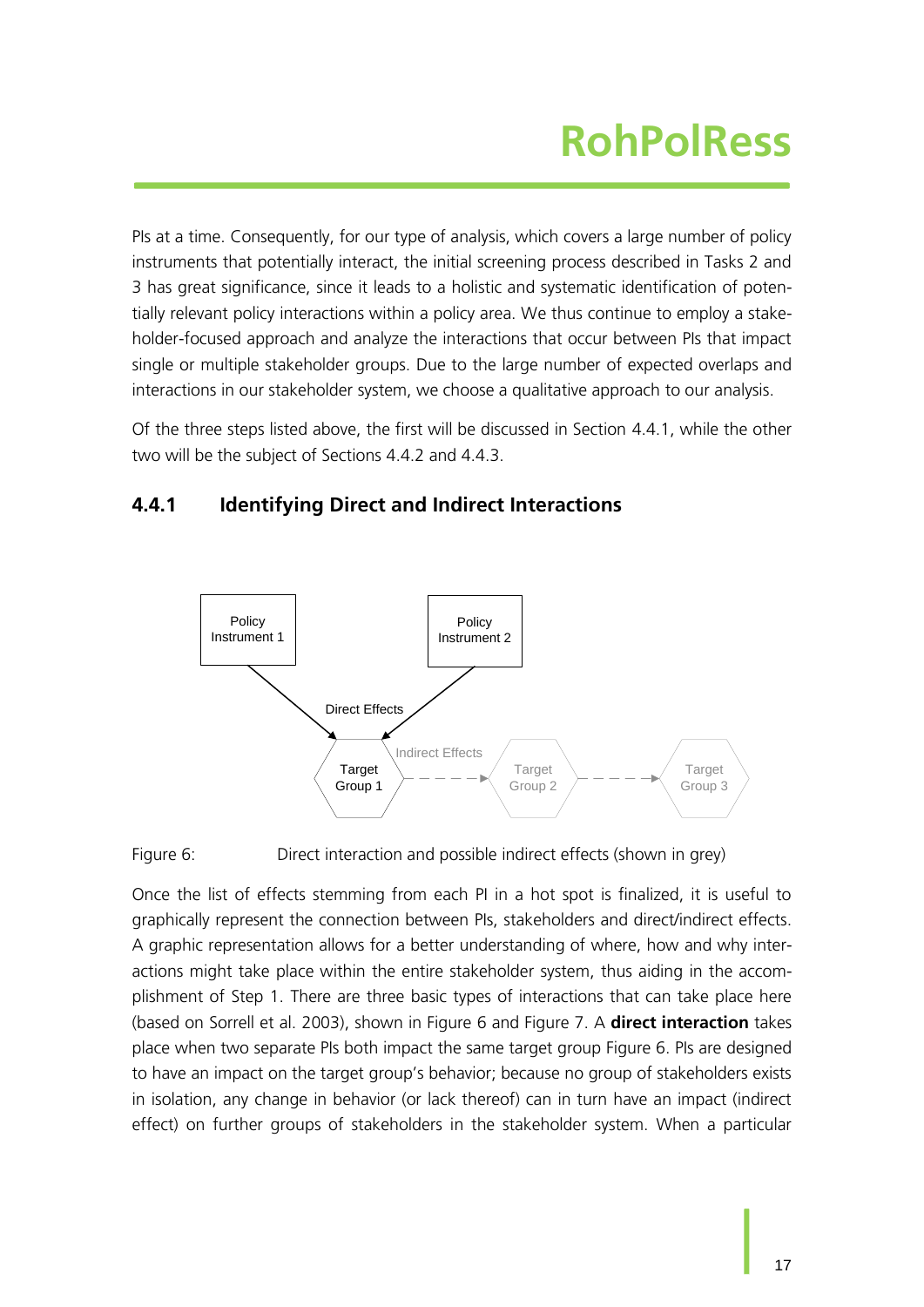target group is affected both by direct effects from one PI and indirect effects from another PI, an **indirect interaction (type A)** takes place. An **indirect interaction (type B)** occurs when indirect effects from two different target groups, affected directly by two different PIs, are both passed along to a single third target group (see right side of [Figure](#page-23-0)  [7\)](#page-23-0).



<span id="page-23-0"></span>Figure 7: Indirect Interaction Types A (left) and B (right) and prior direct effects (shown in grey)

#### <span id="page-23-1"></span>**4.4.2 Identifying Relationships of Interactions in Stakeholder System**

While a value chain approach is useful for identifying all involved stakeholders, it may be too linear a concept for the interaction analysis, whose indirect effects can go beyond those stakeholders immediately before or after a particular actor in the value chain. This is why it is useful, for the second step of the interaction analysis, to begin thinking of actors as being part of a **stakeholder system** that is not necessarily organized in a linear fashion. [Figure 8](#page-24-0) shows an example of what such a stakeholder system could look like. Here, we once again consider the hypothetical example of a product return program, coupled with a second PI, which provides research funding to improve the efficiency of recycling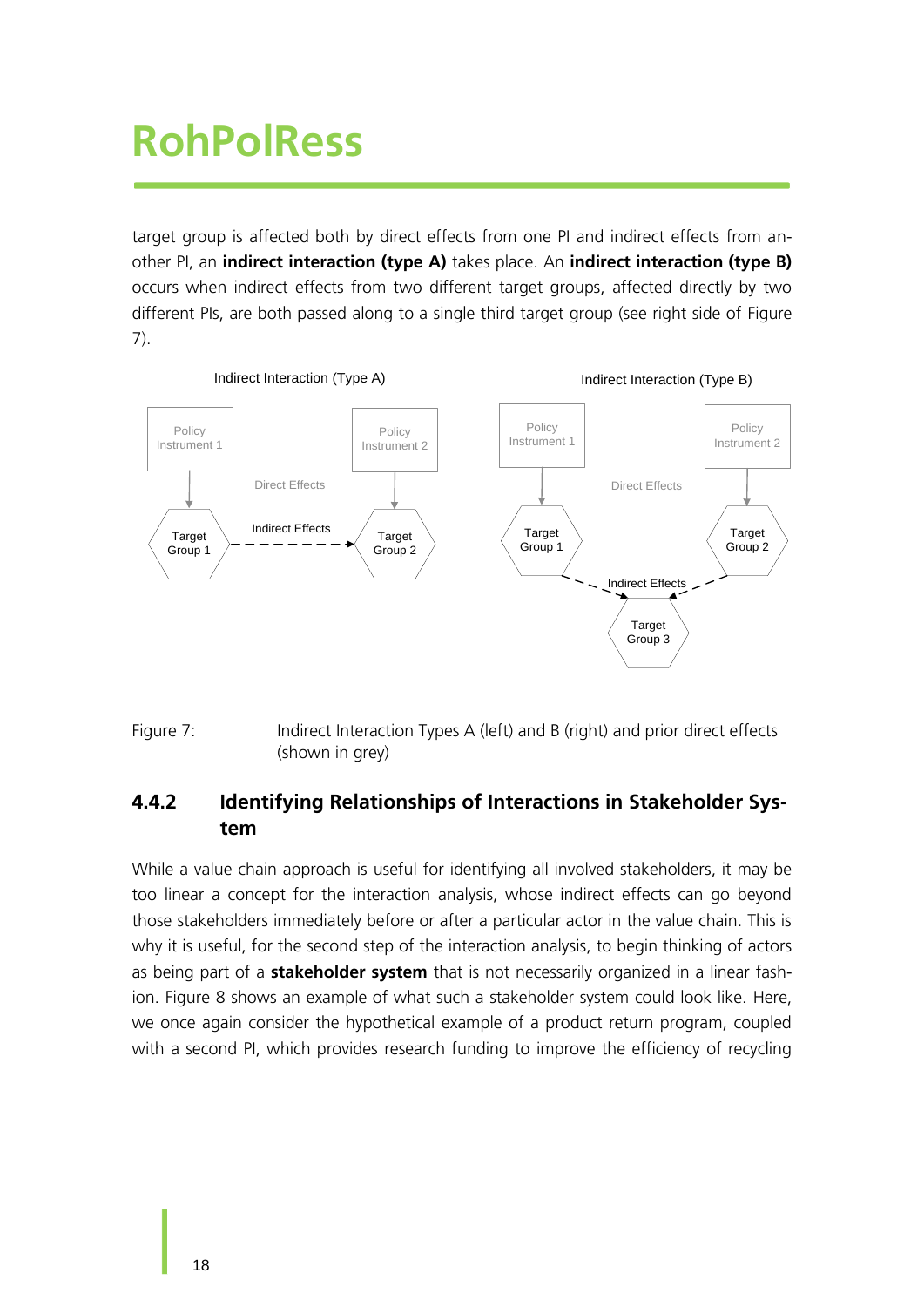technologies. This leads to the following series of effects or consequences on target groups:6

In red:

- 1. Direct: New legislation (PI 1) requires electronics retailers to create a product return program and collect their old products at the end of their lifetime.
- 2. Indirect: Retailers inform customers that products should be returned at the end of their lifetime for proper recycling.
- 3. Indirect: Customers return products to retailers



<span id="page-24-0"></span>Figure 8: Exemplary stakeholder system with direct (solid line) and indirect (dotted line) effects from two policy instruments

#### In green:

-

- 4. Direct: The same legislation requires retailers to ensure that the collected products are recycled with an above-average degree of recycling efficiency.
- 5. Indirect: Retailers demand certification of above-average degree of recycling efficiency from recycling facilities.

<sup>6</sup> These effects should be recorded in writing while creating the stakeholder system, as they will be needed again in Section [4.4.3.](#page-25-0)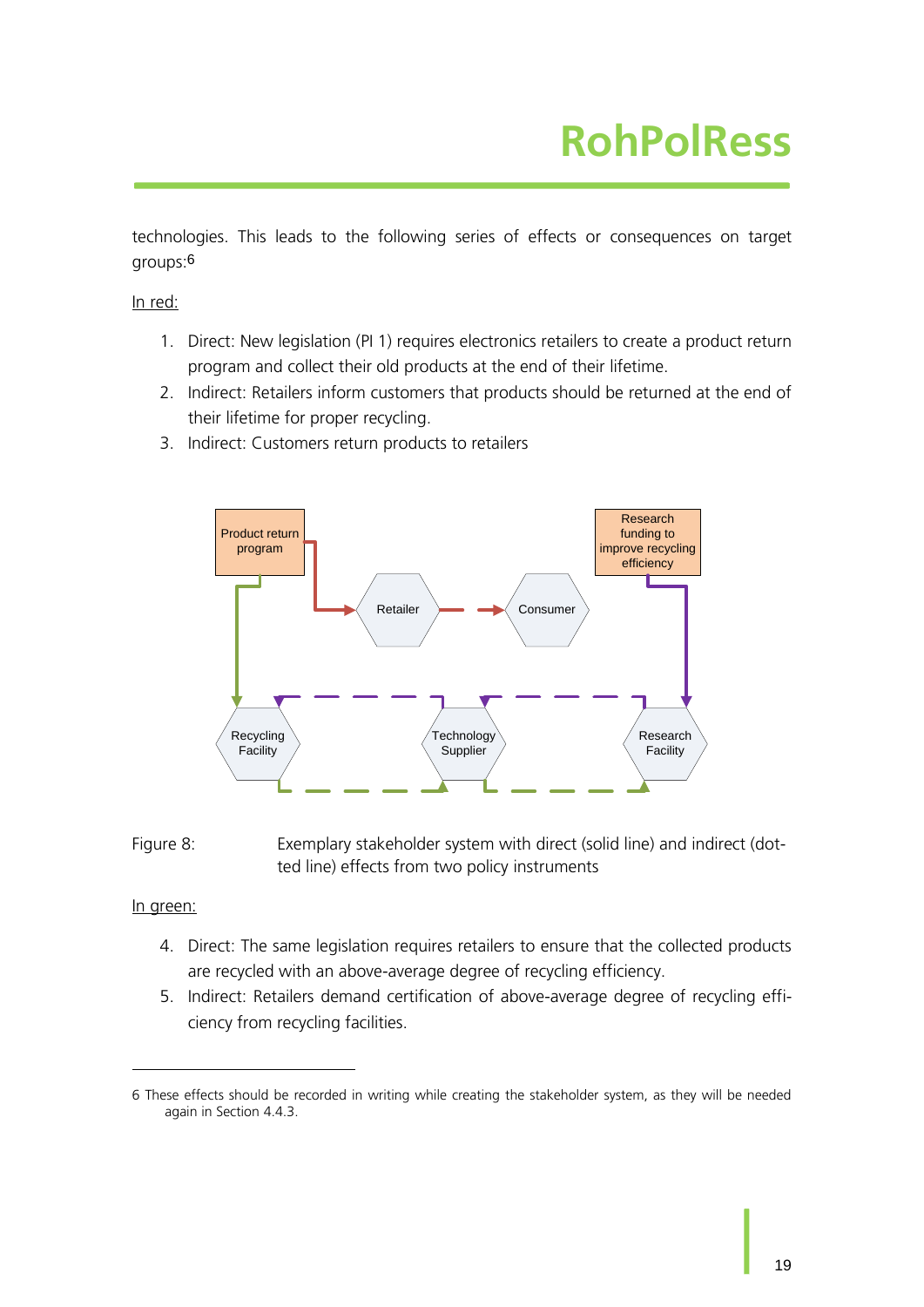- 6. Indirect: Recycling facilities demand more efficient recycling technology from technology suppliers.
- 7. Indirect: Technology suppliers commission research facility to design more efficient recycling technology.

#### In purple:

- 8. Direct: PI 2 provides funding to the research facility to improve the efficiency of recycling technology.
- 9. Indirect: Research facility conducts research and provides technology supplier with more efficient technology.
- 10. Indirect: Technology supplier sells more efficient technology to recycling facility.

This system shows both types of indirect interactions. Type A can be seen at both the recycling and research facilities, while Type B affects the technology supplier.

This system could be further expanded: it may turn out that the more efficient recycling technology would be even more effective if the electronics product was designed differently. This would in turn set off a new set of indirect effects on the OEM, component producers, a different set of technology suppliers, and so on.

#### <span id="page-25-0"></span>**4.4.3 Analysis of Identified Policy Interactions**

Section [4.4.2](#page-23-1) focused on the consequences of interactions for individual target groups or stakeholders. The second half of Step 2, as explained by Sorrell et al. (2003), involves identifying and evaluating the consequences of interactions on the fulfillment of policy objectives.

For every interaction, the policy objectives of the involved PIs should be compared and assessed as being either in conflict, neutral, redundant, or synergetic. If objectives are **in conflict**, "the achievement of one objective would undermine the achievement of [one or more of the others]"; objectives have a **neutral** relationship if the fulfillment of one objective has no or only a negligible impact on the fulfillment of the others; objectives are **redundant** if they duplicate efforts; and **synergetic** "if the combined effect is likely to be greater than the effect of either instrument acting alone" (Sorrell et al. 2003, p. 48).

Regardless of the type of relationship that exists between objectives, some PIs will have a greater impact on target groups than others. The next step is thus to determine the "relative size and importance of each of the obligations and incentives, the likely response of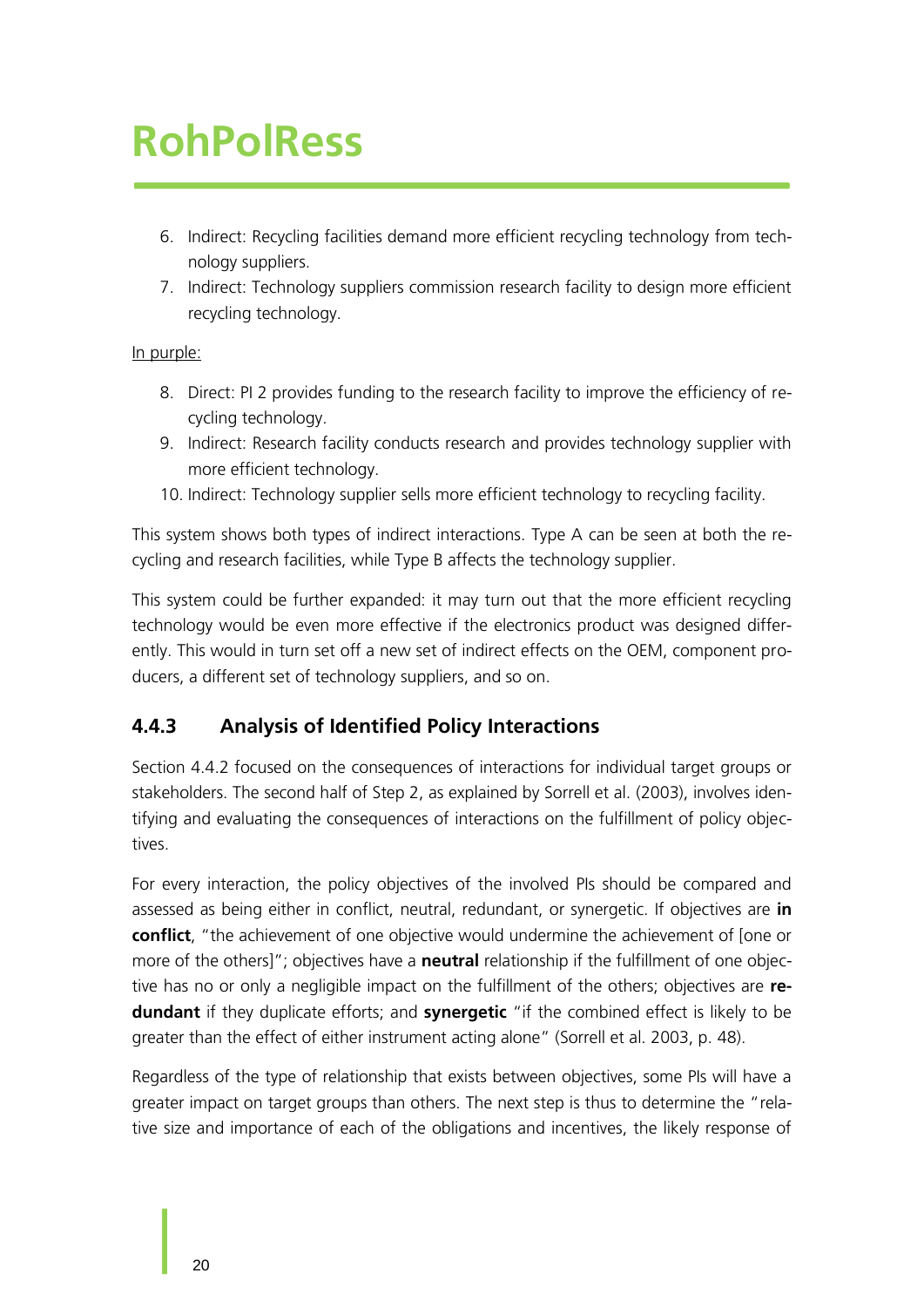the target groups to these, and the extent to which particular obligations and incentives will dominate" (Sorrell et al. 2003, p. 49). Once the relationship of all interacting PIs has been characterized as described, the overall compatibility can be assessed. Just like the objectives, the PIs can be in conflict, neutral, redundant or synergetic.

#### <span id="page-26-0"></span>**4.5 Task 5: Evaluation**

-

The final task in the analysis is to evaluate the desirability of specific consequences of policy interactions. Our focus in this evaluation is on the overall effectiveness and efficiency of the examined policy instruments. This means that policy interactions that lead to synergetic effects between PI are very desirable, while PIs whose interactions do not have any impact on behavior (neutral) are acceptable. In all cases where there are currently no synergetic events, it should be determined if meaningful synergies are possible. If so, a costbenefit analysis should be conducted to evaluate whether the costs necessary to change the design of the involved PIs is worthwhile.<sup>7</sup>

If the evaluation brings redundancies to light, these need to be examined on a case-tocase basis. Some redundancies are so significant that they need to be addressed, whereas others are only small overlaps and the costs to make changes outweigh the benefit gained.

Conflicts between PIs should be addressed, since they can lead to inefficiencies and wasted resources. How conflicts can be resolved depends on where they originate. Should there be any conflicts between the policy objectives themselves, these will evidently need to be resolved by policy makers and will likely require some debate. It is also possible that a conflict arises from a purely technical aspect of the instruments. Such a conflict should become evident when examining whether there is a difference in outcomes between any one of the PIs being implemented on its own (no interactions) or in combination with others (interactions). In this case, it may be possible, through the analysis, to suggest alternative formulations of the policy that avoid such a conflict.

The final source of conflict results from a difference in how the instrument was intended by policy makers and how it was ultimately implemented in practice. Here the analysis can

<sup>7</sup> Such a cost-benefit analysis would need to be conducted by policymakers and falls outside of the scope of our work.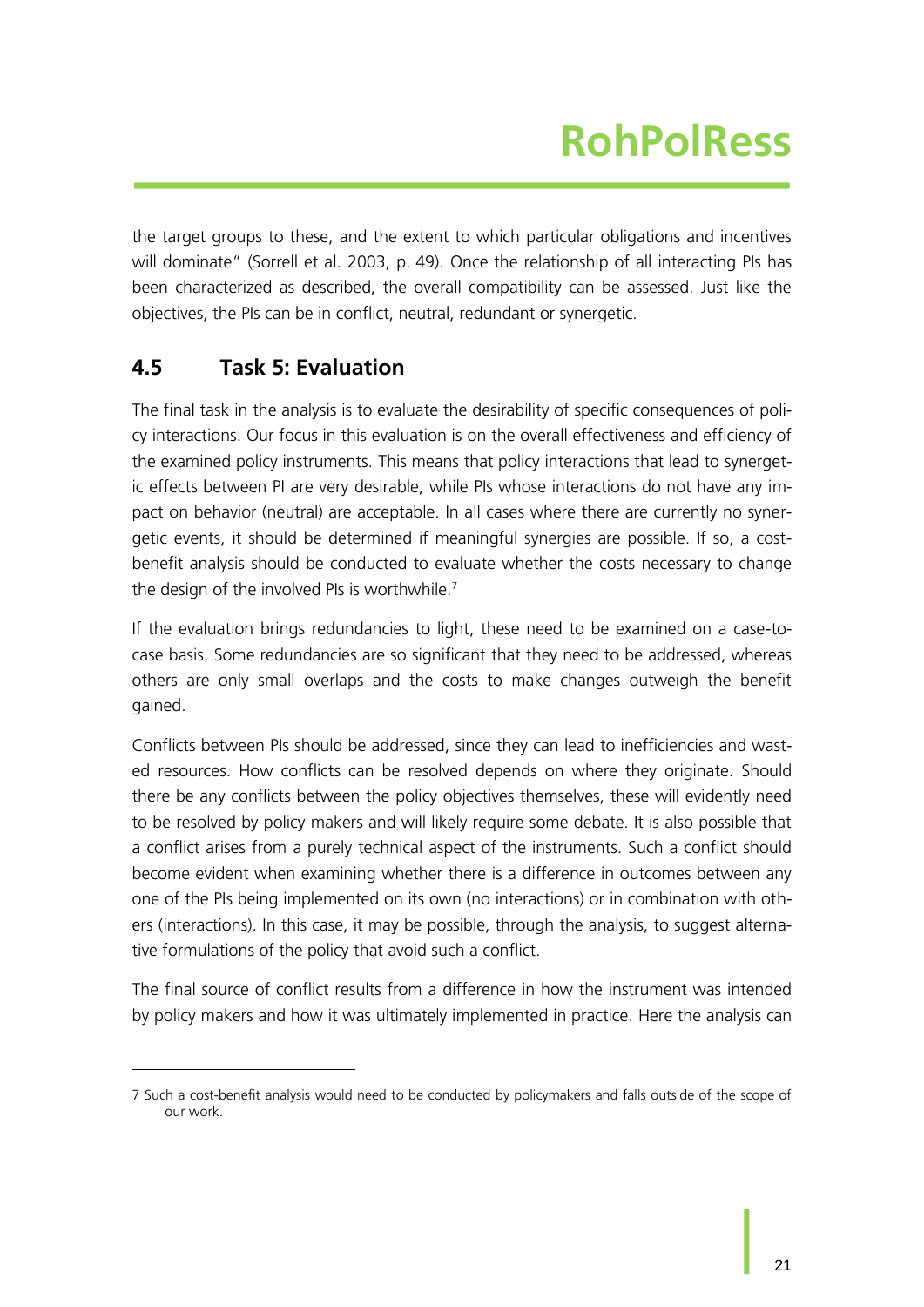provide valuable insights that can act as a starting point in improving the formulation or implementation of the policy instrument(s) in question.

#### <span id="page-27-0"></span>**4.6 Task 6: Recommendations**

The final task in this methodological approach involves formulating appropriate recommendations based on the findings of the analysis. A number of references to possible recommendations were already made in Section [4.5](#page-26-0). Most recommendations will address those who make or implement policy, since the aim of increasing policy coherence can only be achieved in the stages of policy design or policy implementation.

### <span id="page-27-1"></span>**5 Conclusion**

Complete policy coherence is neither feasible nor desirable. In a democratic system there will always be diverging interests and therefore a certain degree of incoherence. Moreover, the degree of interconnectedness and complexity of certain regulatory arenas can lead to a number of interactions between political instruments, not all of which are intentional or desirable. Consequently, it is important to engage in an on-going review and evaluation process throughout the policy cycle with a specific focus on identifying overlaps in policy effects, encouraging those interactions that lead to synergies and limiting those that may be in conflict with each other,

The methodology described in this paper is an adjustment of an approach that was already employed in previous projects. The changes made here were necessary because, unlike previous studies, the policies in the non-energy natural resources sector are both softer and more numerous as compared to those examined in prior policy interaction projects (Tuerk et al. 2012; Sorrell et al. 2003). As a result, our adjusted methodology aims to create a systematic overview of all policy instruments established through the policy programs in question prior to the selection of certain stakeholder-based hotspots to analyze in greater detail. This initial screening process thus allows for a holistic and systematic identification of potentially relevant policy interactions within a policy area. With the introduction of the Stakeholder System concept to the Interaction Analysis, we likewise emphasized a birds-eye-view, looking not only at interactions between two PIs at a time, but instead at entire groups of related instruments. This approach then enables the identification and development of concrete policy recommendations that are aimed at specific policy groups, rather than the system as a whole.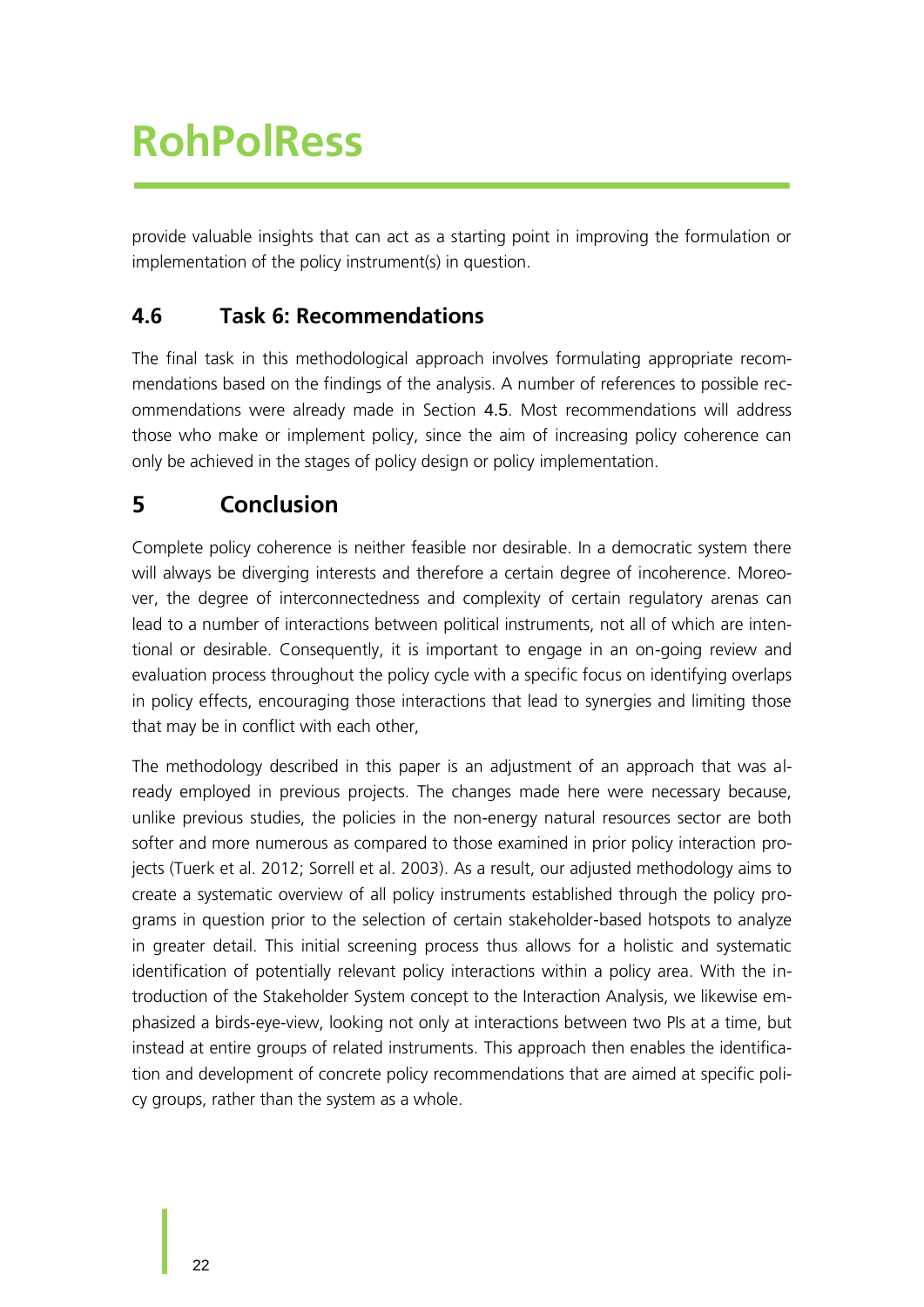#### <span id="page-28-0"></span>**6 Publication bibliography**

Abbott, Kenneth W.; Snidal, Duncan (2000): Hard and soft law in international governance. In *International organization* 54 (03), pp. 421–456.

Ashoff, Guido (2005): Der entwicklungspolitische Kohärenzanspruch: Begründung, Anerkennung und Wege zu seiner Umsetzung.

BMU (Ed.) (2012): Deutsches Ressourceneffizienzprogramm (ProgRess). Programm zur nachhaltigen Nutzung und zum Schutz der natürlichen Ressourcen. Beschluss des Bundeskabinetts vom 29.2.2012. BMU.

BMWi (2010): Rohstoffstrategie der Bundesregierung. Sicherung einer nachhaltigen Rohstoffversorgung Deutschlands mit nicht-energetischen mineralischen Rohstoffen. Available online at http://www.bmwi.de/Dateien/BMWi/PDF/rohstoffstrategie-derbundesregierung, checked on 9/25/2014.

BMZ (2011): Entwicklungspolitisches Strategiepapier Extraktive Rohstoffe. Bonn (BMZ-Strategiepapier, 4), checked on 9/25/2014.

Braun, Dietmar; Giraud, Olivier (2003): Steuerungsinstrumente. In Klaus Schubert, Nils C. Bandelow (Eds.): Lehrbuch der Politikfeldanalyse. München, Wien, pp. 147–173.

Den Hertog, Leonhard; Stross, Simon (2012): Policy coherence in the EU system: concepts and legal rooting of an ambiguous term. In: Boening et al. (Ed.): The EU as a global player. Madrid: De la edición.

Gandenberger, Carsten; Glöser, Simon; Marscheider-Weidemann, Frank; Ostertag, Katrin; Walz, Rainer (2012): Die Versorgung der deutschen Wirtschaft mit Roh- und Werkstoffen für Hochtechnologien - Präzisierung und Weiterentwicklung der deutschen Rohstoffstrategie. Innovationsreport. Edited by Büro für Technikfolgeabschätzung des Deutschen Bundestages. TAB. Bonn (Arbeitsbericht, 150). Available online at http://www.tab-beim-bundestag.de/de/pdf/publikationen/berichte/TAB-Arbeitsberichtab150.pdf.

Glachant, Matthieu (2001): The need for adaptability in EU environmental policy design and implementation. In *Eur. Env.* 11 (5), pp. 239–249. DOI: 10.1002/eet.267.

Jann, Werner; Wegrich, Kai (2003): Phasenmodell und Politikprozesse. Der Policy Cycle. In Klaus Schubert (Ed.): Lehrbuch der Politikfeldanalyse. München: Oldenbourg (Lehr- und Handbücher der Politikwissenschaft), pp. 71–104.